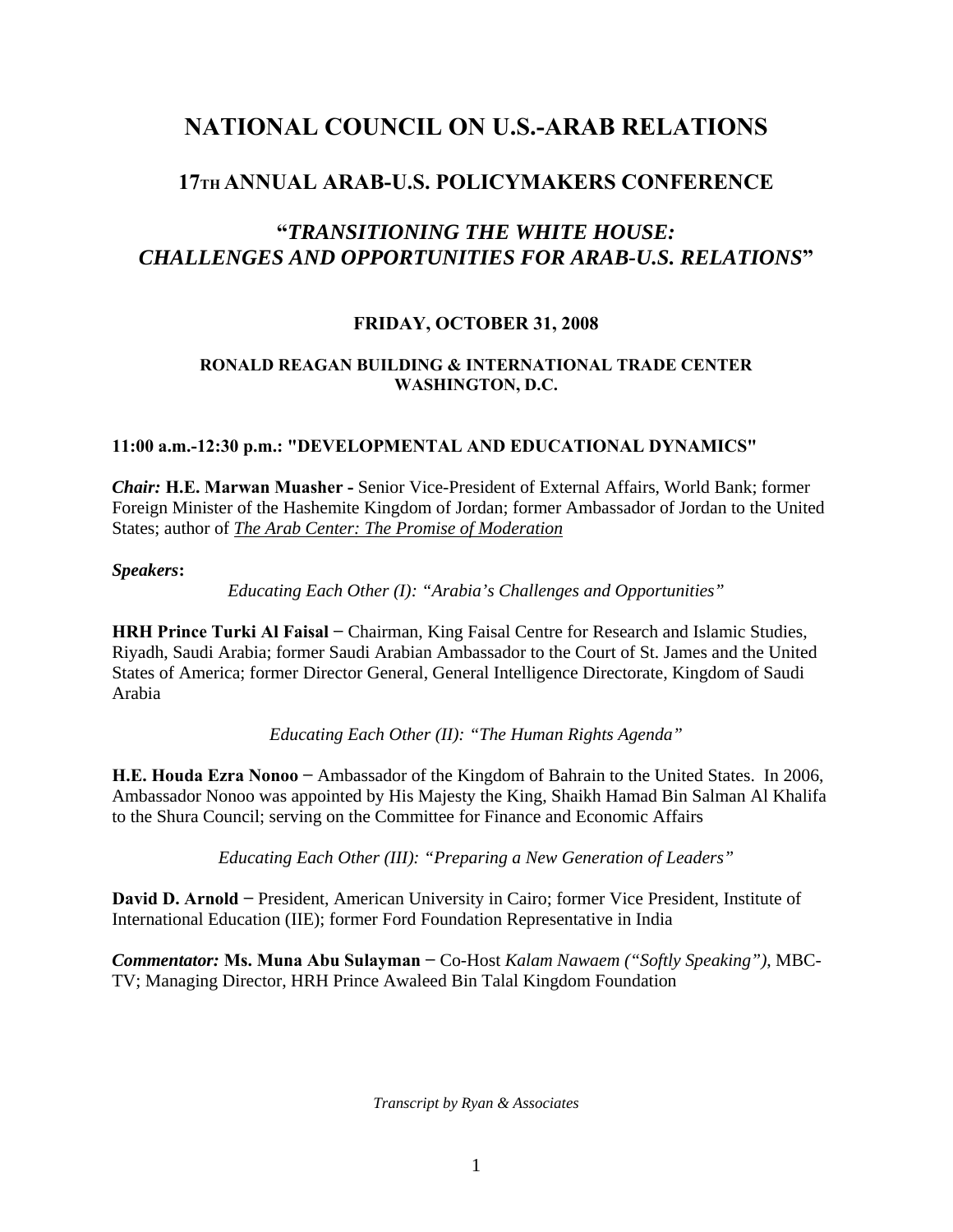[DR. JOHN DUKE ANTHONY] Many of the issues that we have been focusing on have been political, geopolitical, geo-economic, geo-strategic and appropriately so because America's relations with the Arab countries, the Arab world, Arabs partners and strategic allies as well as Arab countries; relations with us in all of those categories and dynamics being appropriate. There are also two missing components of this and this has to do with educational dynamics of educating each other. We often times speak past each other, look past each other, or look behind each other and there is the developmental dynamics of modernization, which is not as the same as Westernization, and the implications of both of these sets of dynamics on the overall tenor, tone, nature and extent of the Arab-U.S. relationship.

The chair of this panel is His Excellency Doctor Marwan Muasher who is the Vice President for External Affairs at the World Bank. He's had an extraordinary career. We have been friends for nearly a quarter of a century. He has his PhD in engineering from Purdue. He came most recently to this position from being in the Upper House of Jordan's Parliament as a Senator. He began his career as a journalist for Jordan Times, and Jordan Times was a pioneer participant in one of the National Council programs that I neglected to describe, mention yesterday namely the Arab World Journalism Internship award.

There are 88 schools of journalism in the Untied States and we have had a program that has taken 55 of their outstanding graduates and put them to work on English language newspapers because in journalism school they don't teach Arabic. In Saudi Arabia and the United Arab Emirates, in Jordan and Kuwait as well as Egypt. And Jordan Times took the first of our interns and that was Scott McCloud who has become an extraordinary journalist for Time magazine. Indeed when King Mohammed of Morocco gave his first international interview exclusive it was to Scott McCloud of Time magazine who was an alumnus of the first class of the National Council's Journalist in the Region.

Dr. Muasher became the Director for the Jordanian Information Bureau in Washington, D.C. and this is when and where we first met. And he was instrumental in helping get the authorization and acceptability and the respectability of the National Councils programs in Jordan for high school graduates from 36 American cities, as well as Malone Fellows from the 800 universities that we have a cooperative arrangement with. Since then we have 25 total delegations that we have sent to Jordan as a result of what he was able to establish and Queen Noir, at the time Jordan's Queen and the wife of King Hussein.

In 1995 he became Jordan's first Ambassador to Israel, 1996 Jordanian Ministry of Information, 1997 Jordan's Ambassador to the United States and then Minister of Foreign Affairs, Deputy Prime Minister and author most recently of a groundbreaking book, "The Arab Center", having to do with the challenges of those Arab leaders who are referred to by Americans as moderates but increasingly by those who were hostile to American policies, positions and actions and attitudes and the kinds of lecturing that Barbara Bodine referred to. The word moderate has become debased and decoined. Its sometimes now seen as America's Arab, or an echo chamber of Washington, D.C. Doctor Muasher has addressed this issue in terms of the need for strengthening Arab moderates and the Arab Center. Dr. Muasher.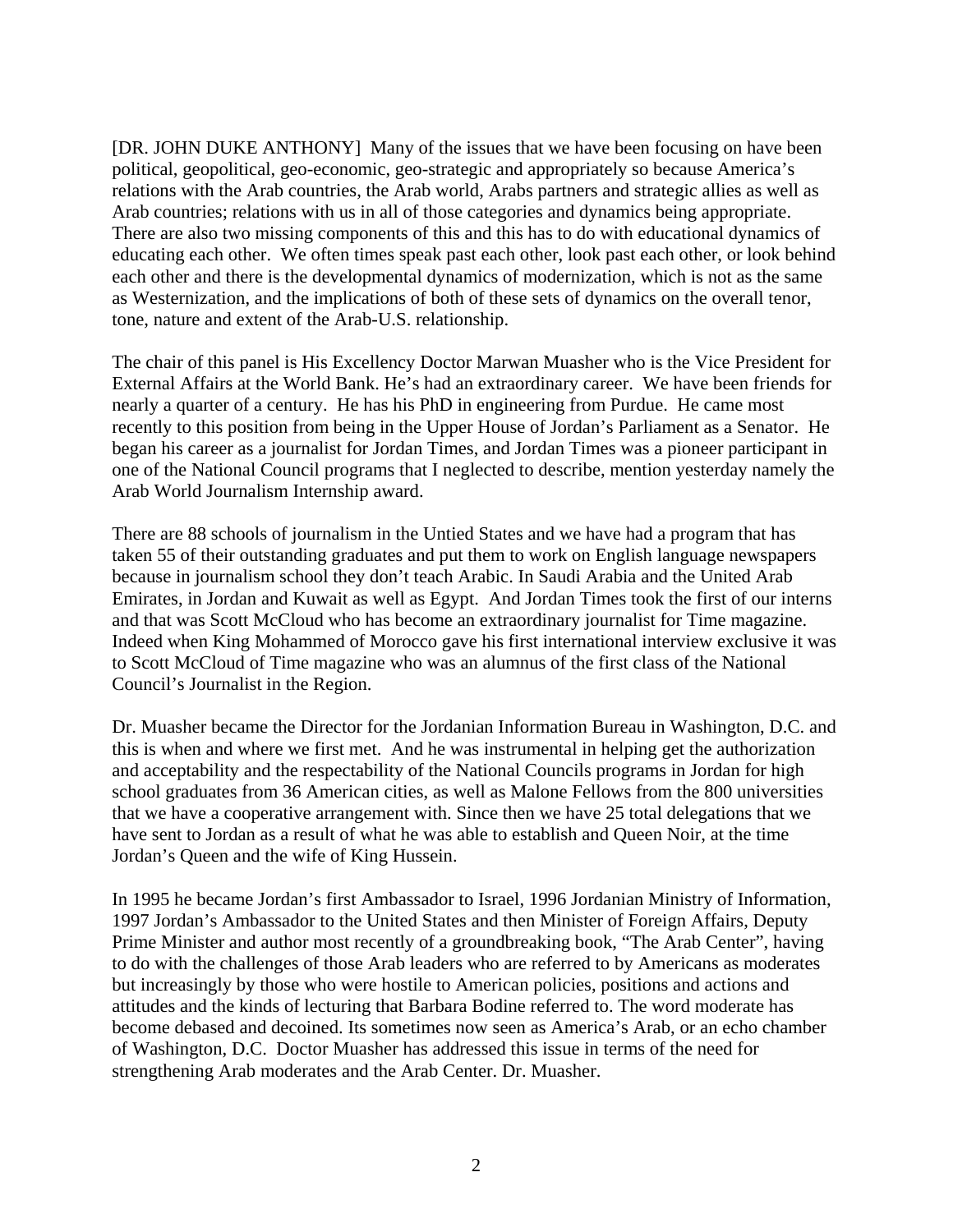[MARWAN MUASHER] Thank you so much, John. This is way too generous an introduction.

I actually will moderate this session. I'm extremely glad to be here and to be among such a distinguished group of speakers talking about an issue that in my opinion is as important as any other issue facing the Middle East today. When we talk about education we truly are not just talking about the quantity of education, something that the Arab world has made great strides in, and whether it is in putting people in schools, whether it is in closing the gender gap or whether it is in fighting illiteracy. But whereas a lot effort has been put into the quantity of education, I believe that the more important challenge facing the Arab world today, and I'm sure the panel will address that challenge this morning, is to talk about the quality of the education in the Arab World.

This is where truly the region is still lagging behind many other regions in the world. What is the content of the education and material that we are teaching our children? Are we giving them the skills that are needed in the marketplace today?

You know that the Arab world is a very young region. More than 60% of Arabs are below 30 years of age. And it is estimated, according to the World Bank, that we will need at least 100 million new jobs between now and the year 2020. So in the next 12 years if we are to be able to address the important issue of unemployment and poverty reduction we will need to, in the Arab world, create 100 million new jobs.

Is our education system equipped to give people the skills that can make them competitive in the domestic, regional and international arena? Are we teaching them the soft skills that are needed - - critical thinking, problem solving, communications skills -- or are we still you know instilling in them a memory based direct learning system that has as we all know become outdated? Are we teaching them values of diversity and tolerance and respect for other opinions? Or are we teaching them absolute truths without any margin for critical thinking and for respecting other points of view?

These are all extremely important issues that the Arab world will have to face, cannot keep ignoring, particularly in such times when we are all facing a global financial crisis and we are all facing problems of development in the region. I'm truly delighted to have with us today people who are very well equipped to talk about this. These all need no introduction but let me just say a few words.

We have of course His Royal Highness Prince Turki al Faisal who is not just, you know, he has a long list that I don't need to go through. You all know him or many of you know him from his days here as the Saudi Ambassador to the U.S. He's been the Director General of the Intelligence Directorate General in Saudi Arabia and as well as many other titles. I would like to introduce him today as a scholar, a thinker and a reformer in the Arab world.

And equally so I would like to introduce the Ambassador of the Kingdom of Bahrain to the United States. The first woman Ambassador from Bahrain to the United States and the second Arab ambassador to the United States as well. Ambassador Houda Nonoo who has been also part of the Shoura Council in Bahrain, who has been Secretary General of the Society of Human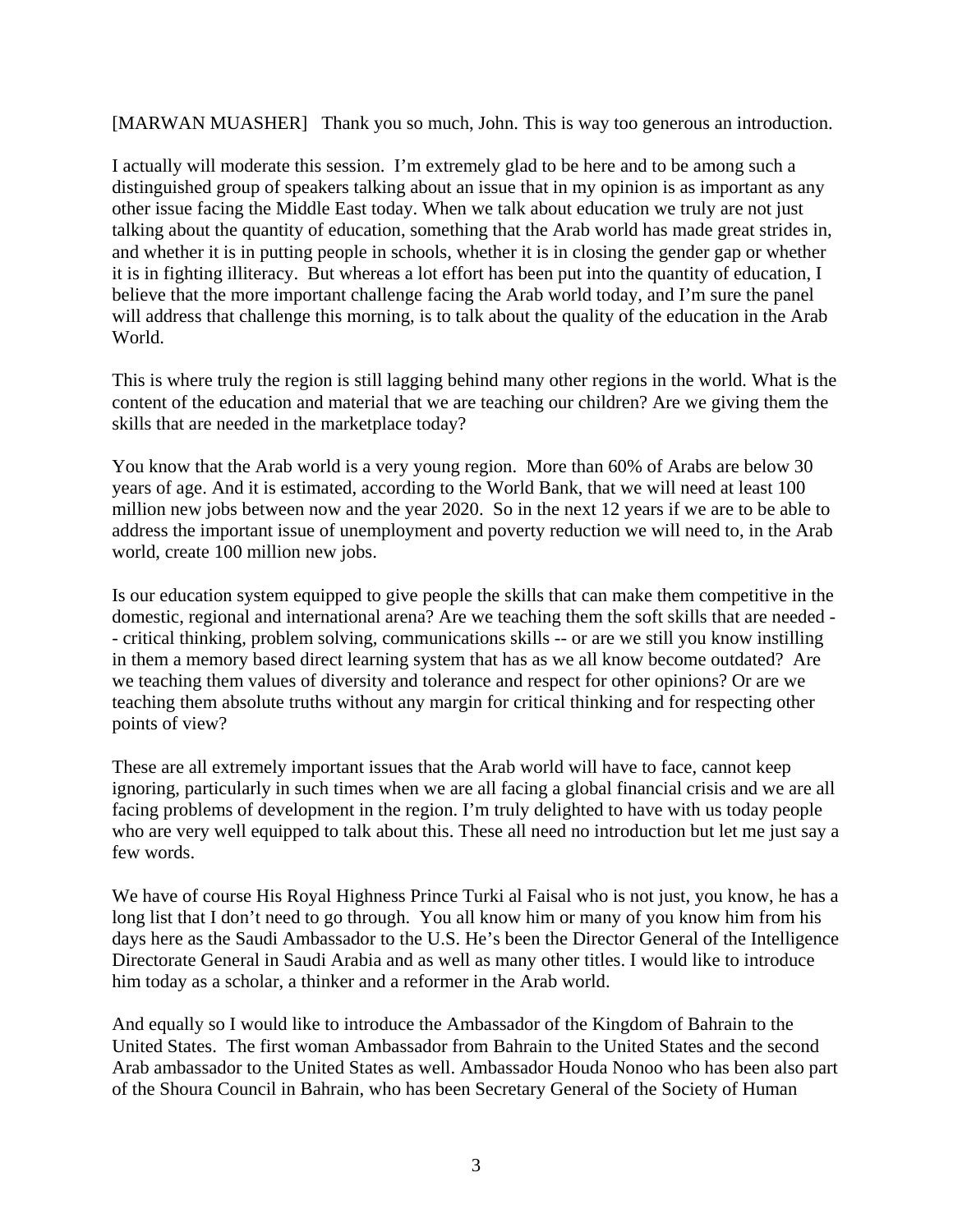Rights in Bahrain, something which we also need to instill in our children, in our education system, so it's a pleasure Ambassador to have you also on the panel.

Mr. David Arnold, the President of the American University of Beirut and former – oh I'm sorry, of Cairo, oh Freudian slip of the tongue.. and former Vice President of the Institute of International Education. Comes from leading a long tradition of both American University in Cairo and in Beirut of teaching relative truth, of teaching the dangers of subscribing to absolute truths, and teaching the values of tolerance or diversity and of respecting other people's opinions.

And as commentator on the presentations that we will hear today we also have Ms. Muna Abu Sulayman who is co host of the very popular program on MBC Kalam Nawa'im, softly speaking, a program that has really been a pioneer in putting forward women's point of views on several issues facing the Arab world. So it's a pleasure also to have you among us today.

With that I will turn the floor to His Royal Highness Prince Turki.

[PRINCE TURKI AL FAISAL] [Greeting in Arabic] Ladies and gentlemen I will preface my remarks with a short story about education. When my late father was thinking of sending his children abroad his first destination for us was going to be the American University of Beirut. Then he had the wisdom as he always did to consult with others and asked a very good Lebanese friend of his whether that is a good idea or not. You must remember this was in the '50s. And his Lebanese friend turned to him and said, "If you want your children to become Socialists and Baathists send them to the American University of Beirut. Hence we all came to the United States.

I thank Admiral Bernsen and Dr. John Duke Anthony for inviting me to speak at this august gathering. It's nice to be back at the Arab American Council. I also thank Ambassadors Cutler, Fowler, Fraker and Jordan for what they said about me yesterday. Frankly I couldn't get out of the room here because my head was so big. But in all humility it was nice to hear the accolades.

I also want to thank Ambassador Fraker especially, for taking the time to visit more places in the Kingdom than I have and to make the connection with the Saudi people that he has. It is vitally important to do that. Not only to show the flag as it were but to deny our enemies their aim of separating us from each other.

Despite the title of this panel, and with Dr. Anthony's and Marwan's indulgence, or, as in this case, without it, I shall address my remarks to quotations from statements I heard during the last three months, and if Doctor Anthony and Marwan would indulge me, and I shall hear and obey, I shall refer to some of what I heard yesterday in the truly inspiring panels on Iraq and Iran and the other panels and the other equally inspiring panels of today.

Last September, ladies and gentlemen, at the Republican Party's National Convention, the former Secretary of State, Doctor Henry Kissinger, in replying to a question about the United States' relationship with the Kingdom and the effect of oil on it, had this to say, "It is an issue that has defeated every administration that I've observed. I think everybody, if they were given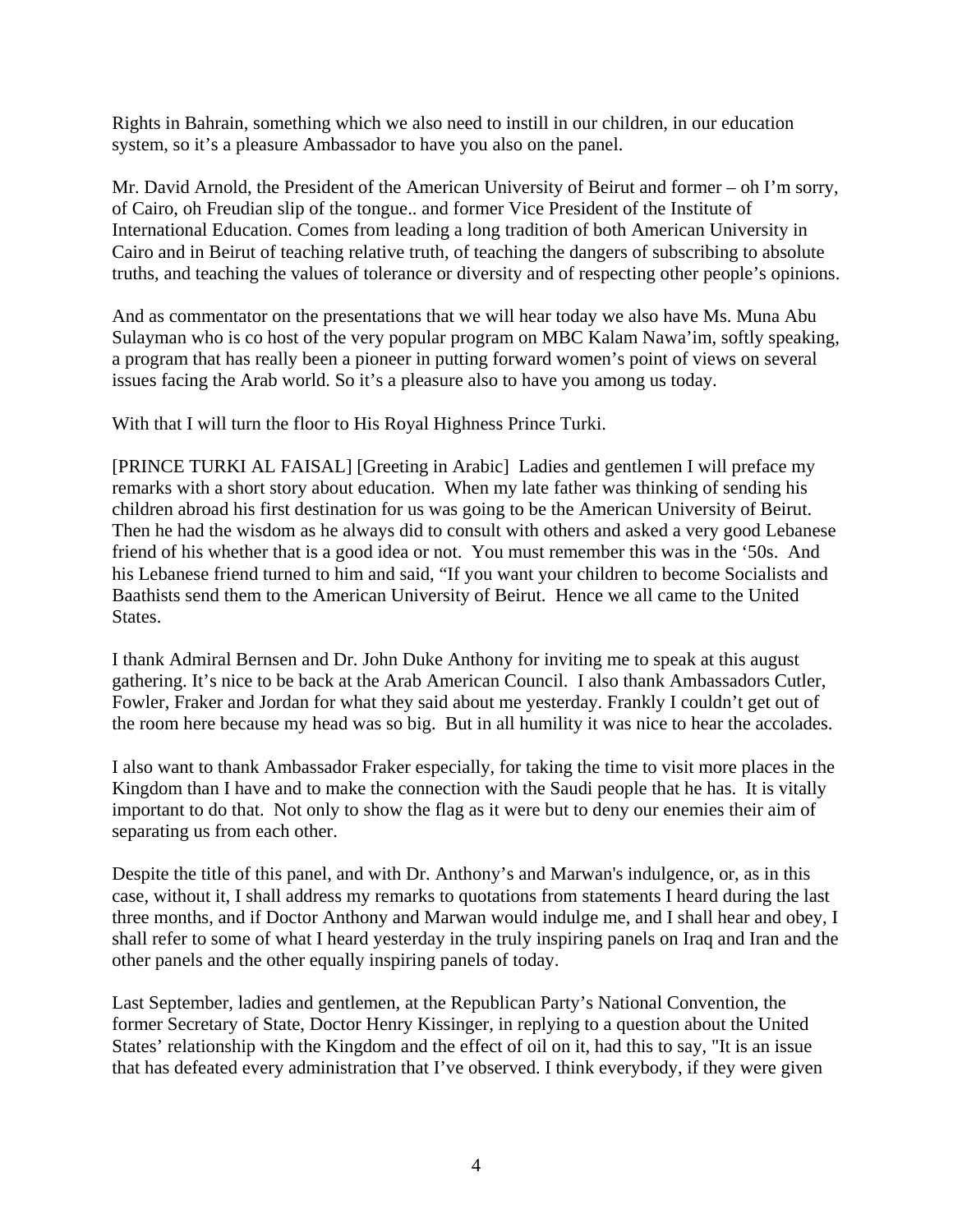truth serum, would recognize that this is an unviable system, and nobody has been willing to face the consequences of overthrowing the system."

And what does Mr. Kissinger propose to remove the constraint to overthrowing Saudi Arabia? He proposes the following, "Of course, we ought to reduce our dependence on oil, and we know how to do it on two levels." He then describes how alternatives can be used, and he also describes how it was possible in the 70's to organize the consumers to act collectively in the face of what he calls a "monopoly."

He finishes by saying: "And could you do the consumer group, then the relative position of the oil producers would rapidly decline, and then the issue of political evolution would be less fraught, if it didn't matter so much whether there was a period of uncertainty in Saudi Arabia. You could tackle the problem in a different way than you can under present circumstances."

This, ladies and gentleman, is from one who is considered the elder statesman Not a very statesmanlike statement. Is Doctor Kissinger calling for the overthrow of the Kingdom, and for what? The next President and administration should discard such jingoistic propositions. America should resist the call made by many influential people and organizations to regard the issue of energy in "them and us" terms.

There can never be energy independence because oil is a fungible commodity, bought and sold, in many instances, while the tankers are at sea. It will also remain the cheapest source of energy in the foreseeable future. So instead of calling for energy independence, the United States should pick up the hand that King Abdullah has offered and join in a collective effort to meet this grave challenge.

The United States should also stop deluding itself, if that Mr. Kissinger was deluding himself with, that Saudi Arabia can be overthrown. When Mr. Kissinger is supposed to have threatened the late King Faisal with the prospect of no more customers for Saudi oil, the King is supposed to have said that "We will go back to our tents in the desert and live on camel's milk and dates. But you Mr. Kissinger, what will you do if there is no more oil?"

This is probably an apocryphal account, but it is indicative of the Kingdom's resolve to survive, regardless of what Mr. Kissinger believes or advocates.

I refer now to a speech that Under Secretary of State for Public Diplomacy and Public Affairs, Glassman, gave at the Foreign Press Center briefing on July 15 2008.

In this briefing, Secretary Glassman said, and I quote, "The key goals today are to diminish the threat to America and the rest of the world posed by violent extremism and weapons of mass destruction, and to help people around the world to achieve freedom. Now, those two goals are linked. As the National Security Strategy puts it, championing freedom advances our interest because the survival of liberty at home increasingly depends on the success of liberty abroad."

How true Mr. Glassman. How about living up to those words and champion freedom for the Palestinians? The Secretary goes on to say the following: "In the war of ideas, our core task is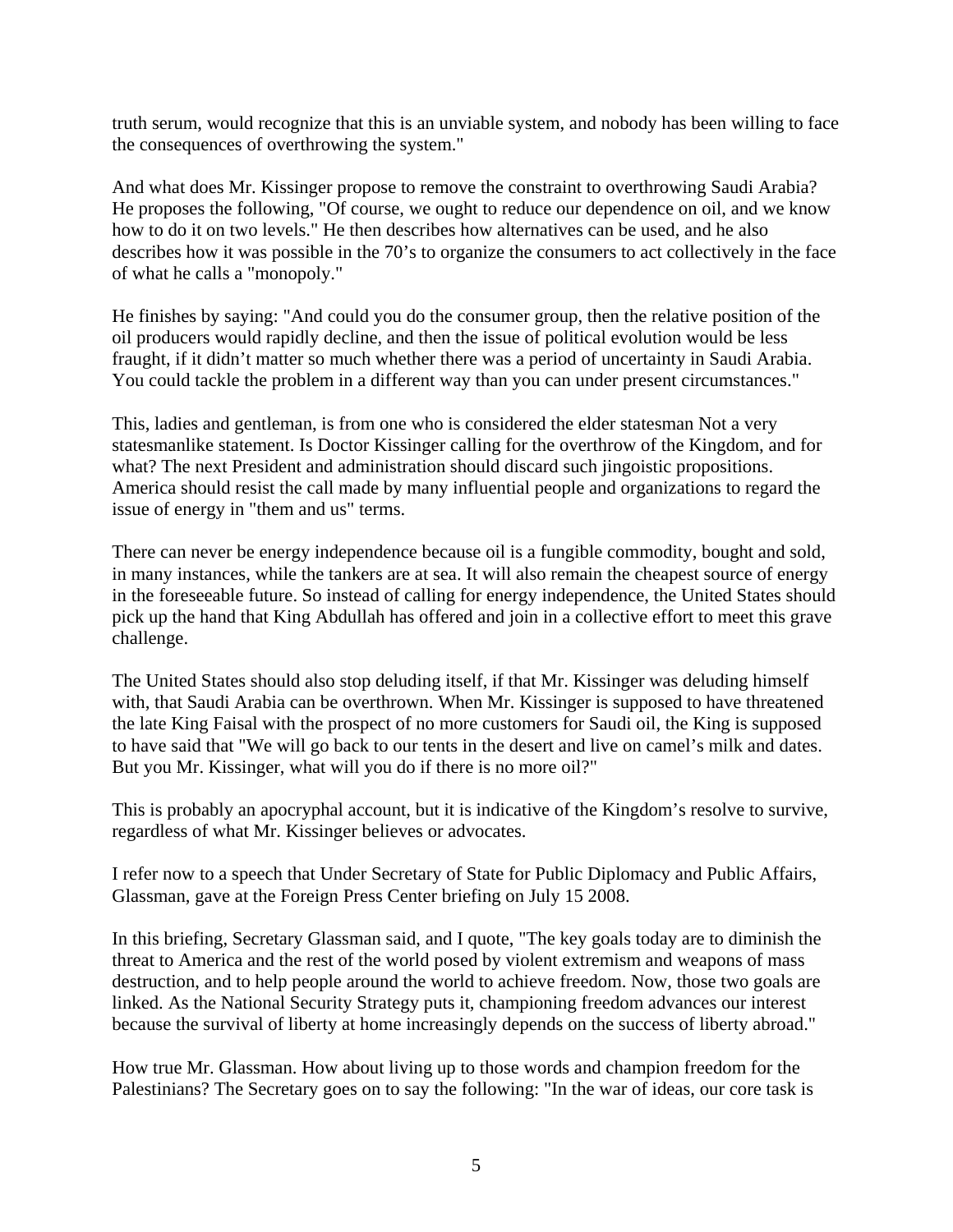not to fix foreigner's perceptions of the United States. Those perceptions are important, but America's image, indeed America itself, is not at the center of the war of ideas." How extraordinary!

He goes on to say: "The shorthand of this policy is diversion, powerful and lasting diversion, the channeling of potential recruits away from violence with the attractions of entertainment, culture, literature, music, technology, sports, education, business, in addition to politics and religion."

Further on he says: "There is a widespread belief in Muslim nations – about four out of five people believe this – that the United States and other Western powers are out to destroy Islam and replace it with Christianity. It's a widespread belief. And this is the root belief that underlies much of the passive support for the violent extremism of al-Qaida and similar groups. The flow of new recruits has not stopped."

I don't see how he squares this statement with his previous one. Can you? How can you admit that the root cause that brings in recruits to al-Qaida is the view of America as a destroyer of Islam and say at the same time that America's image is not at the center of the war of ideas? I cannot understand this double speak.

In answering a question afterwards, about how important it is to capture Osama Bin Laden to win this war of ideas, the Secretary answers: "I don't think it's particularly important. And whether Osama bin Laden is killed or captured, I think, is not of great consequence." I heard President Bush say "We will get bin Laden." Every day that bin Laden lives, after the president's promise, he gathers more prestige and an aura of invincibility. His image as the untouchable scourge of the greatest power on earth is the best recruiting means for him. His cult enhances itself and presents itself as the champion of Muslims, whom the Secretary readily admits are convinced that the United States is out to destroy them. Again, I cannot understand the double speak.

Finally, in answering the following question: "The Djerijian report, among its other conclusions, concluded that no matter how good your public diplomacy is, it's ultimately policy that makes the difference, and that you can only improve what you are trying – or you only achieve what you're trying to achieve to a certain degree, without addressing policy issues."

The Secretary, who was a member of the Djerejian commission, gives a long and rambling answer. He parries the question but does not answer it. I quote the following from his answer: "First of all – the Djerejian report did talk about how important policy is. It made no judgment about whether policy is 80 percent or 90 percent, or certainly not 100 percent. You know, how big a portion policy is as far as determining whether people trust or respect a nation. But it's important. There's no doubt about that, and I cited it myself, as far as favorability and the United States is concerned .. Now, in the end, policy is formulated for many reasons. I would be myself very much opposed to a policy that's formulated only because of public opinion in the world. I mean, that may be a factor, but it can't be the deciding factor." Can you understand that? I certainly can't. How about a policy that addresses what the Secretary admits is a view among 80 percent of Muslims that America is out to destroy Islam?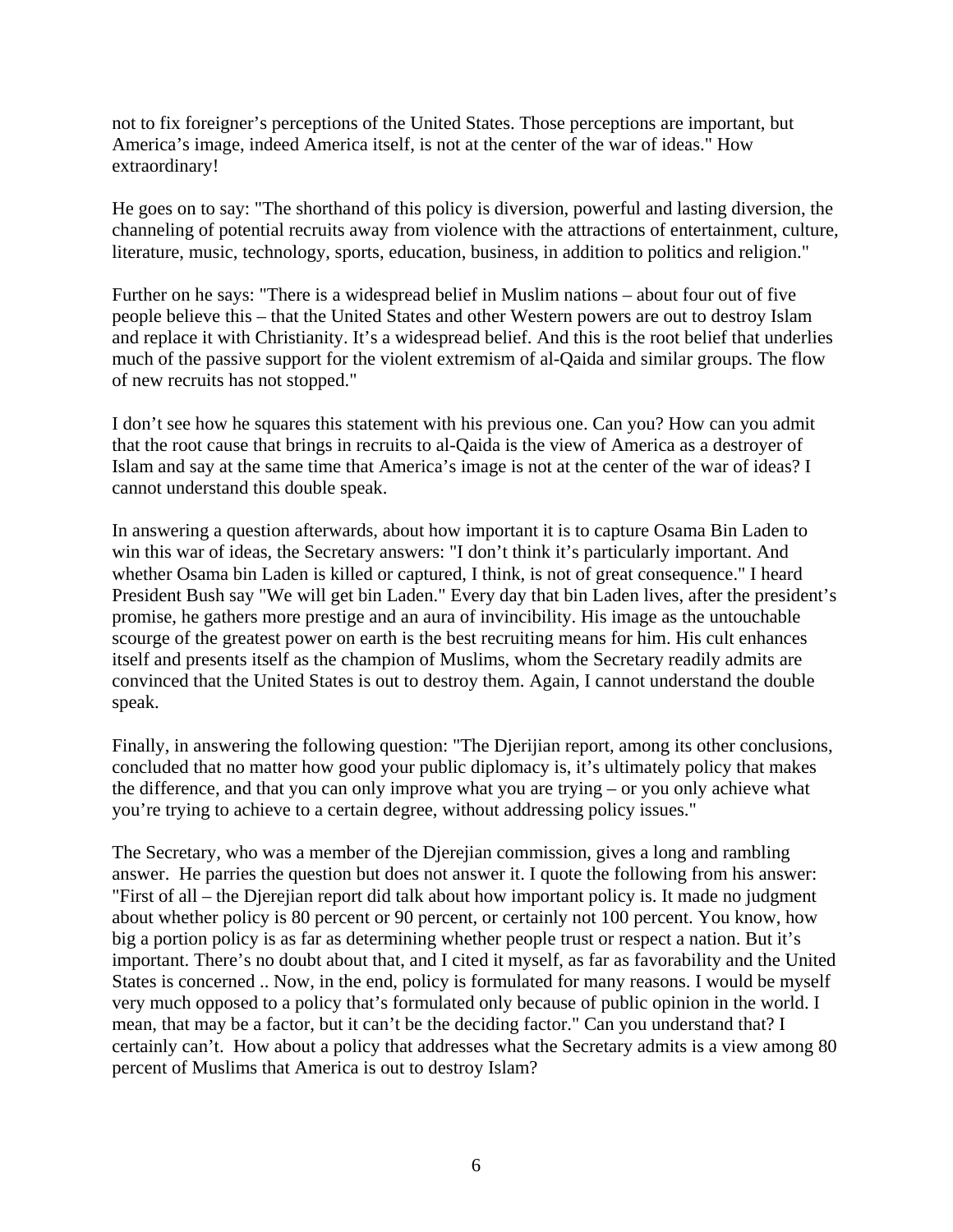Ladies and gentlemen, America will get nowhere in the Arab and Muslim worlds until it radically changes its policy, by implementing it, rather than simply stating it. President Bush has stated that he wants a contiguous, viable, democratic Palestinian state living side-by-side with Israel. Do that.

There is no need for further plans, or initiatives, or policies. They have all been addressed, dissected and disseminated. All they need is implementation. I hope the next president does that.

Now I shall address the other issues raised by the panels.

On nuclear proliferation, the double standard is very much a factor in this issue. It was stated yesterday that Iran has opposed every American effort in the area and therefore should not be treated like others. Regardless of that, the reality is that the Iranian Government's policy on nuclear enrichment is supported by the vast majority of the Iranian people. You have to address that public opinion by proposing, as a first step, to make the Middle East area free of nuclear and mass destruction weapons.

This ladies and gentlemen does not reward a foe. Rather it makes that foe unable to use the double standard to get support from its people. It also helps us, the friends of the United States to point to the fairness of its position.

On Palestine it is equally important to remember that double standard holds there as well. The freely elected government of Palestine was summarily ostracized by the United States and Europe, by people who take every opportunity to lecture us about espousing democratic practices.

America even waged war to impose democracy on Iraq. How does that make sense. For the sake of America's friends in the area, including Israel, instead of wearing kid gloves when dealing with Israel, you should be wearing boxing gloves.

And on Lebanon, get Israel out of Shaba'a Farms and the other Lebanese territories yesterday, not tomorrow.

A final point that I would like to make to the next President, whoever he is. Pack your bags as soon as you're elected and go to the Middle East and listen and ponder what you hear before political dues and your advisors overtake you.

[MUASHER] Prince Turki, thank you very much for this fresh and candid presentation.

I call now upon Her Excellency Ambassador Houda Nonoo to present the human rights agenda as our next presentation.

[AMBASSADOR HOUDA NONOO] Your Excellencies, distinguished guests, ladies and gentlemen, I would like to thank Doctor John Duke Anthony for inviting me to speak at the National Council's  $17<sup>th</sup>$  annual Arab-U.S. Policymakers Conference about the progress of human rights in Bahrain and the region. Bahrain is proud of its landmark achievements in respect to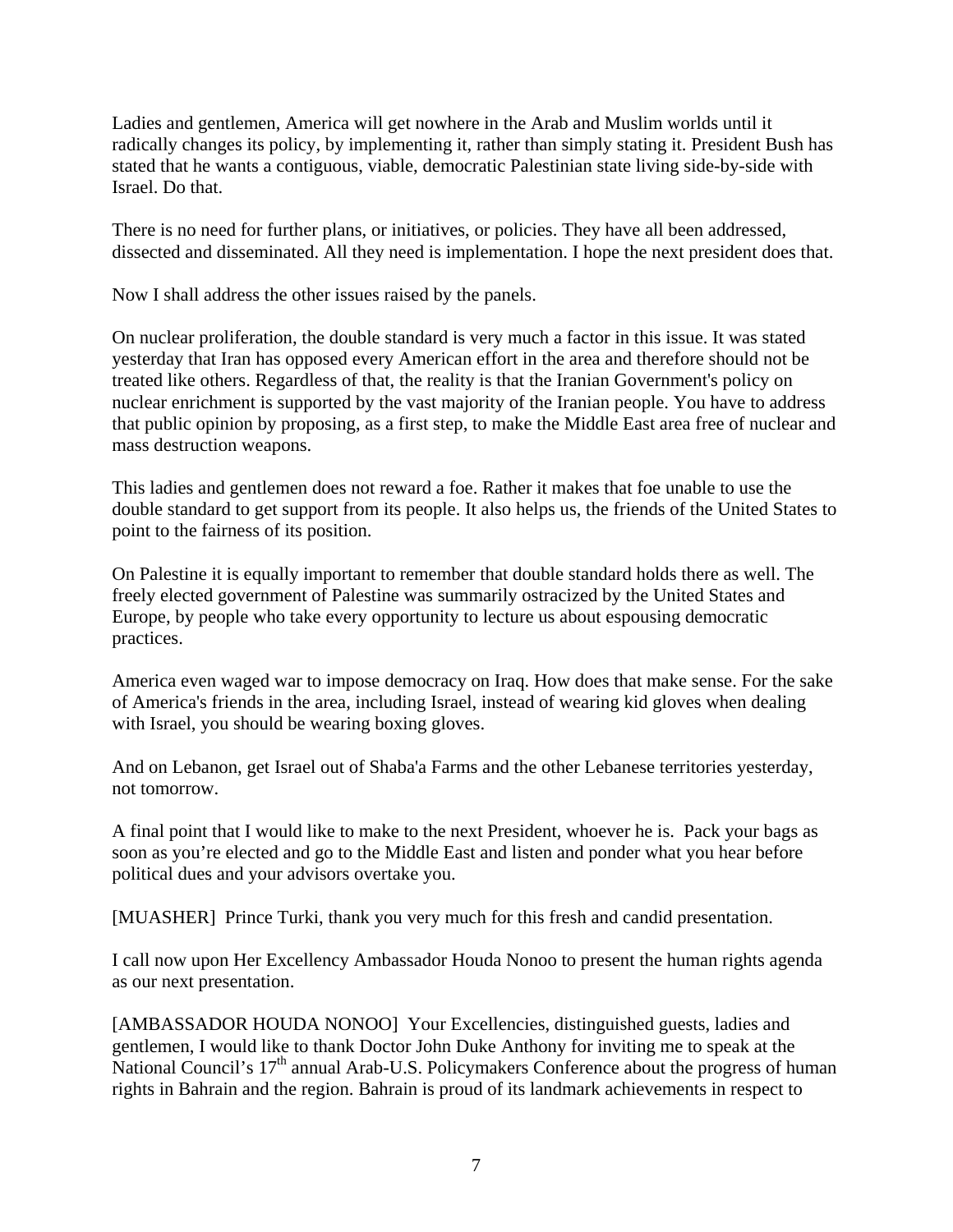human rights, which stems from his majesty King Hamad Bin Issa al-Khalifa's strong belief that people of Bahrain are the cornerstone of its development.

The kingdom has long been reinforcing state institutions to open up new access and channels for citizens to fully exercise their rights. This commitment is constant and unwavering and has led to the emergence of many civil society institutions operating in this field. In addition to Bahrain's official enrollment in many international agreements such as the Child Rights Agreement, the Agreement to Eliminate Racial Discrimination and the Arab Charter on Human Rights, which was approved by the Arab League in Tunisia in 2004.

No discussion of human rights is ever complete without an open dialogue on the rights of women. Women's rights, which are an integral part of human rights, are essential to any vision of a democratic society. This is why this cause is very strong in the Kingdom.

In August of 2001 the Supreme Council for Women chaired by the wife of his majesty the King was established as the official body responsible for suggesting policies that promote women's contributions to society. Bahrain realizes that there are costs associated with keeping women out of economic and political circles. Women are entitled to more important positions in both public and private sectors. Some of the achievements reached by Bahraini women include: being elected President of the UN General Assembly in 2006, becoming the first elected female member of Parliament among the Gulf States also in 2006, ten Bahraini women were appointed as members of the Shoura Council, and four women have been nominating for the Nobel Peace Prize in recognition of services they have rendered to women, families and communities.

Bahraini women hold positions of ministers, undersecretaries, ambassadors as well as key executive positions in private sector industries. Early this week the status of Bahraini women has significantly improved since the countries ratification of the Convention on the Elimination of All Forms of Discrimination, CEDAW in 2002. Areas such as political rights and representation and decision-making process saw great improvements. The report was presented in and discussed just yesterday in the committees meeting in Geneva. Officials noted that the application of the convention provisions was in line with the countries legislation on gender equality, which is stipulated in the Constitution National Action Charter, which is a package of political reforms endorsed by the people of Bahrain in a referendum on February 14, 2001.

Today the Arab world is witnessing an economic metamorphosis marked by solid growth, remarkable economic reform and liberalization and gradual yet productive social change. Arab women are increasingly at the center of this dynamic transformation and have played noteworthy role's in this process. Hence, there needs to be a greater sense of public awareness about Arab women's success and achievements. Wealth controlled by women in the GCC countries alone was estimated at \$246 billion in 2007. Around 30% of the women have initiated and run small and medium projects.

Last year a Barclay's wealth survey found that Arab women are the world's most confident about investing in funds and the most secure in their knowledge of estate and retirement planning. Most Arab countries have at least one female government minister. In Tunisia 40% of doctors and 70% of pharmacists are women. Those with degrees have surpassed many Arab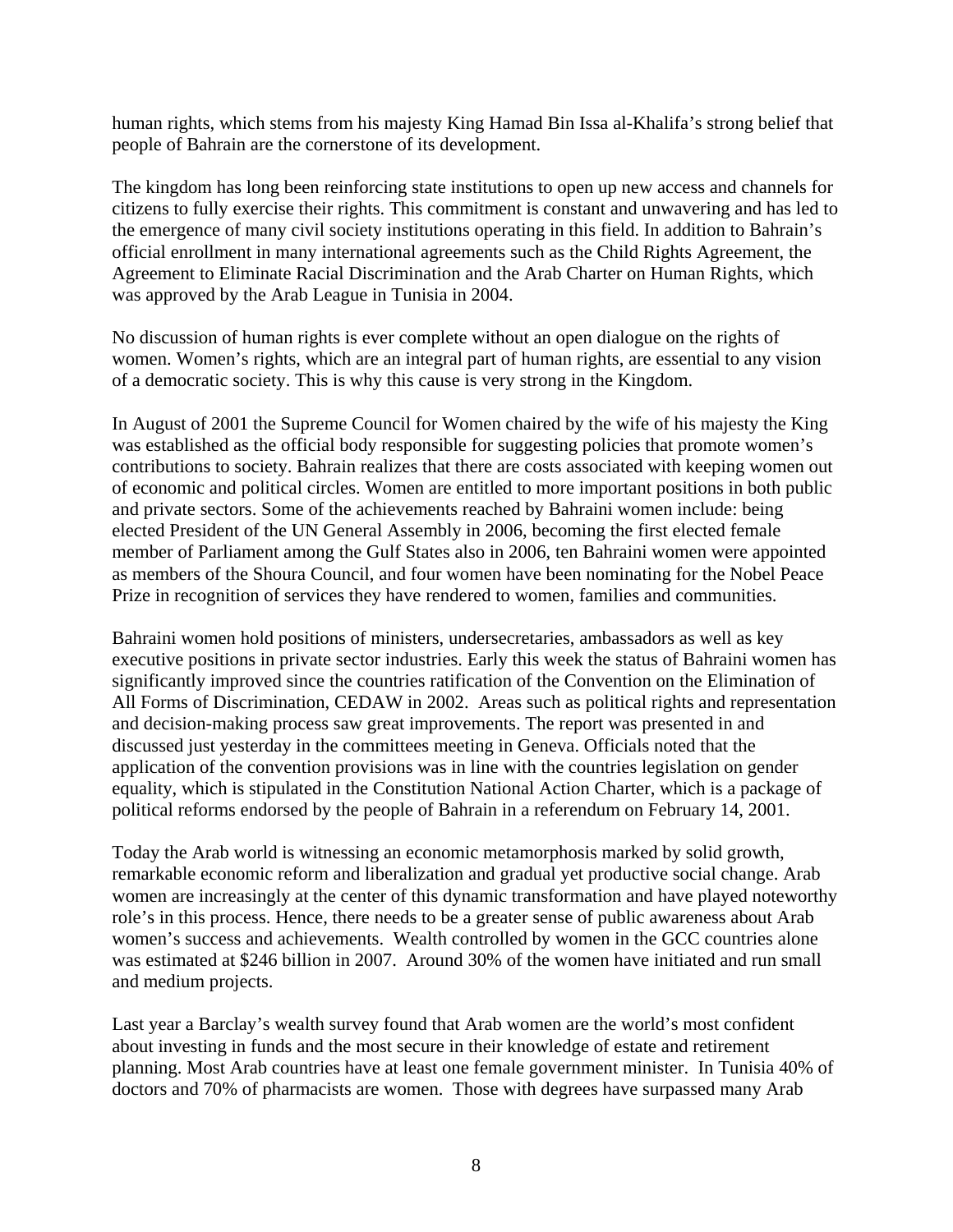countries, which grant women equal rights to participate in local, consultative and municipality councils.

Yet despite these praiseworthy achievements there is plenty of room for growth and development. We must call for reform plan that includes the provision of funding and training opportunities, women to women transfers of knowledge and power, and a labor mechanism to ensure equal opportunities based on merit and qualification. Advancement for women and protecting their rights lies in raising and shaping awareness. Most importantly it lies in education, and the importance of concentrating on the concepts of citizenship and the rights and duties inherent in it. Bahrain has always had a reputation of being one of the most liberal and pluralistic states in the region; this has been reflected in the education system and its development throughout the years.

According to the UN gender portrait 2007-2008 Bahrain occupied the third Arab position and 42<sup>nd</sup> rank at the international level, ensuring higher female competence in comparison with men in health and education domains. On an international level it occupies the  $23<sup>rd</sup>$  position in terms of women's access to primary, secondary and higher education. Since the first women's public school opened in 1919 and the first girl's school in 1928, Bahrain's education system has come a long way. Access to schooling is guaranteed and we have one of the most developed education systems in the Gulf. The Ministry of Education has always provided free education to Bahraini and non-Bahraini students between the ages of 6 and 18 in public schools. This well ensured that the gender parity index in education is equal.

Bahrain has met the objectives set by the UNESCO for the provision of education for all. According to the latest report issued by the organization in November 2007 Bahrain ranked first in the Arab world in this domain. In 2005 Bahrain's Representatives Consult took an unprecedented step in the Arab world where it approved the decision to include human rights and democracy as a distinct subject in the Education Ministry's curriculum at the primary, intermediate and secondary levels. The challenge for school administrators is presented in the need to translate the concept of human rights and the principals that are contained in national charters into everyday practices. The promotion of citizenship within the context of a formal curriculum could offer real opportunities for young people for participation in their own society in the third millennium and to the post modern era with all the demands and ethical intellectual stresses.

With human rights at the forefront of the overall reform process the Kingdom of Bahrain has granted increased attention to the children with special needs. The philosophy of Bahrain's Ministry of Education, particularly Executive Directorate of Special Education is to support and integrate children with special needs into mainstream schools where possible. We have developed legislation to ensure this inclusiveness. We are one of the first countries to develop a law that requires providing services for the disabled. [Munira al Hindi] a former colleague of mine in the Shoura Council who is herself disabled has been a strong advocate for passing additional laws to further this cause.

It is the Kingdom's pioneering role in the region that has prompted [Lily] Van Dyke, the founder of the Van Dyke Foundation to consider Bahrain for her proposed Assistive Technology Project.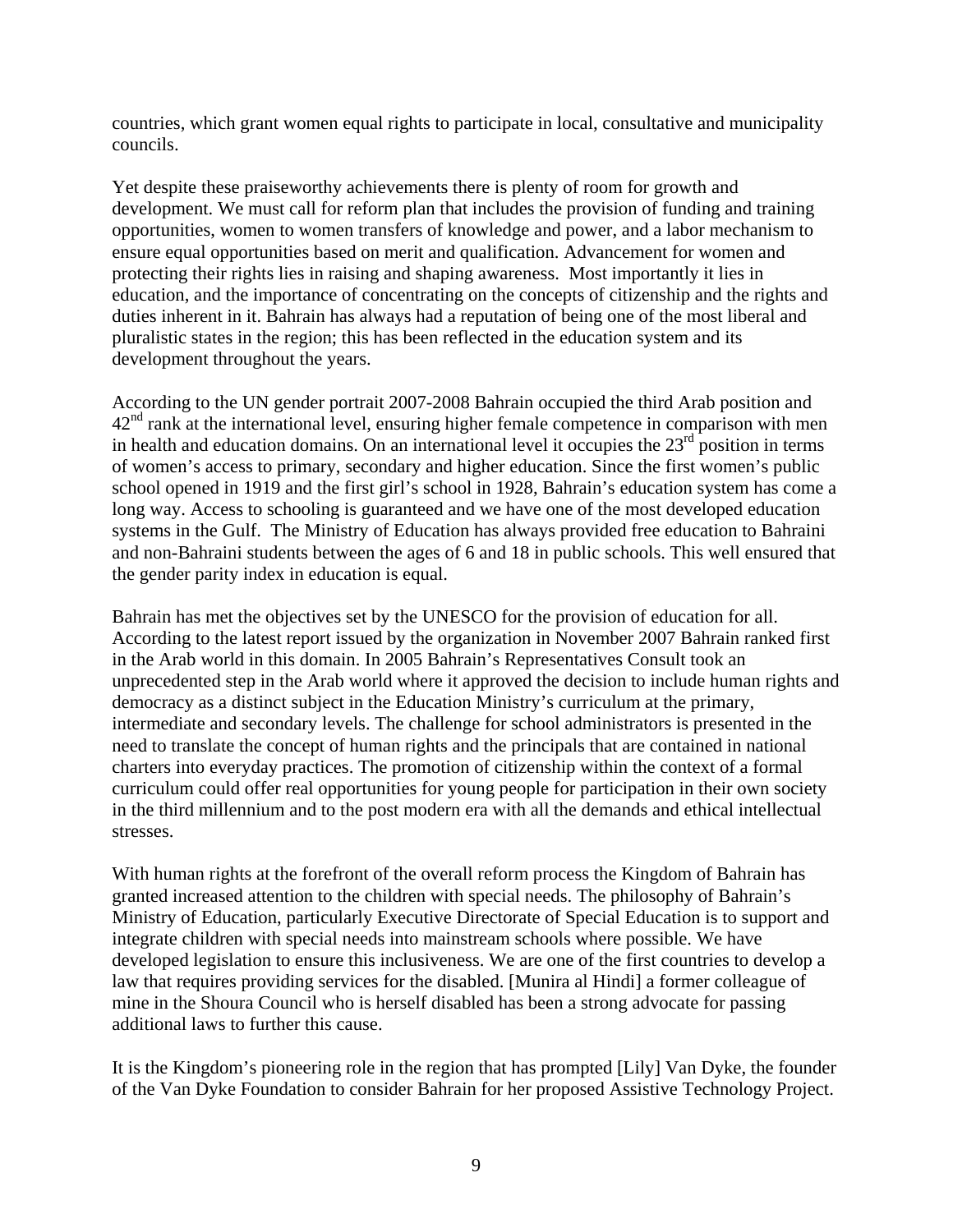The Van Dyke Foundation is a non-profit organization that encourages people with disabilities to enter into the workforce and integrate into society. Her proposed project would provide services in many of the existing organizations for people with disabilities in the Arab world. In August of this year, Bahrain has signed a convention to promote, protect and ensure the human rights of all persons with disabilities and to promote respect for their inherent dignity.

I am very proud of the accomplishments of my country as well as those of the Arab world. Access to education has improved noticeably in the past several years and new universities with global standards are slowly surfacing. Arab governments are investing more in research and development. However we are still facing many obstacles in the field of educational reform. The Kingdom of Bahrain itself faces some challenges in this domain but we are undergoing serious transformation.

In coordination with major educational institutions around the world the Ministry of Education is currently working with our academic development board, the Supreme Council of Women and other primary stakeholders to implement a comprehensive reform plan for education in Bahrain. As I know that the road to these achievements has been long and not unmarked with challenges, I realize the road ahead requires commitment and perseverance, and although we have significantly improved our human development processes we must also understand that these improvements are still relative. It is true that in the Arab world 70% of the university graduates in 2007 were female, but we need to question how many of those graduates made it into the workforce.

Government initiatives will not suffice if they are not coupled with the careful monitoring of implementation processes on a societal level. Only by embracing the tenets of democracy can we create truly democratic societies that uphold the basic principals of equality, political and social justice and the protection of human rights. The Arab world is a fertile ground for human development. Arab women constitute the very fabric of the Arab worlds identity and its youth are the recipients of this rich heritage. Together they present endless potential that will require an evolution rather than a revolution in order to maximize their capabilities. I am very optimistic about the future, one where citizens truly enjoy greater freedoms without abandoning the customs and traditions that grant our region its distinctive character. Thank you.

[MUASHER] Thank you, Ambassador for an account on how women are faring in Bahrain and also in some of the Arab world countries. I'll give the floor now to President David Arnold of the American University of Cairo, who will give a talk on preparing a new generation of leaders.

[DAVID ARNOLD] Good morning, Sabah el kheir, to all here, I bring warm greetings from Cairo. Delighted to be with you and really truly honored to be part of such a formidable panel. I want to begin by expressing my thanks and appreciation to the National Council on U.S.- Arab Relations for incorporating this topic, this set of issues in the agenda for this conference. This morning we spent a lot of time talking about hardware. This panel is focused on the software of the U.S.-Arab relationship and I think it really is addressing a critically important set of issues.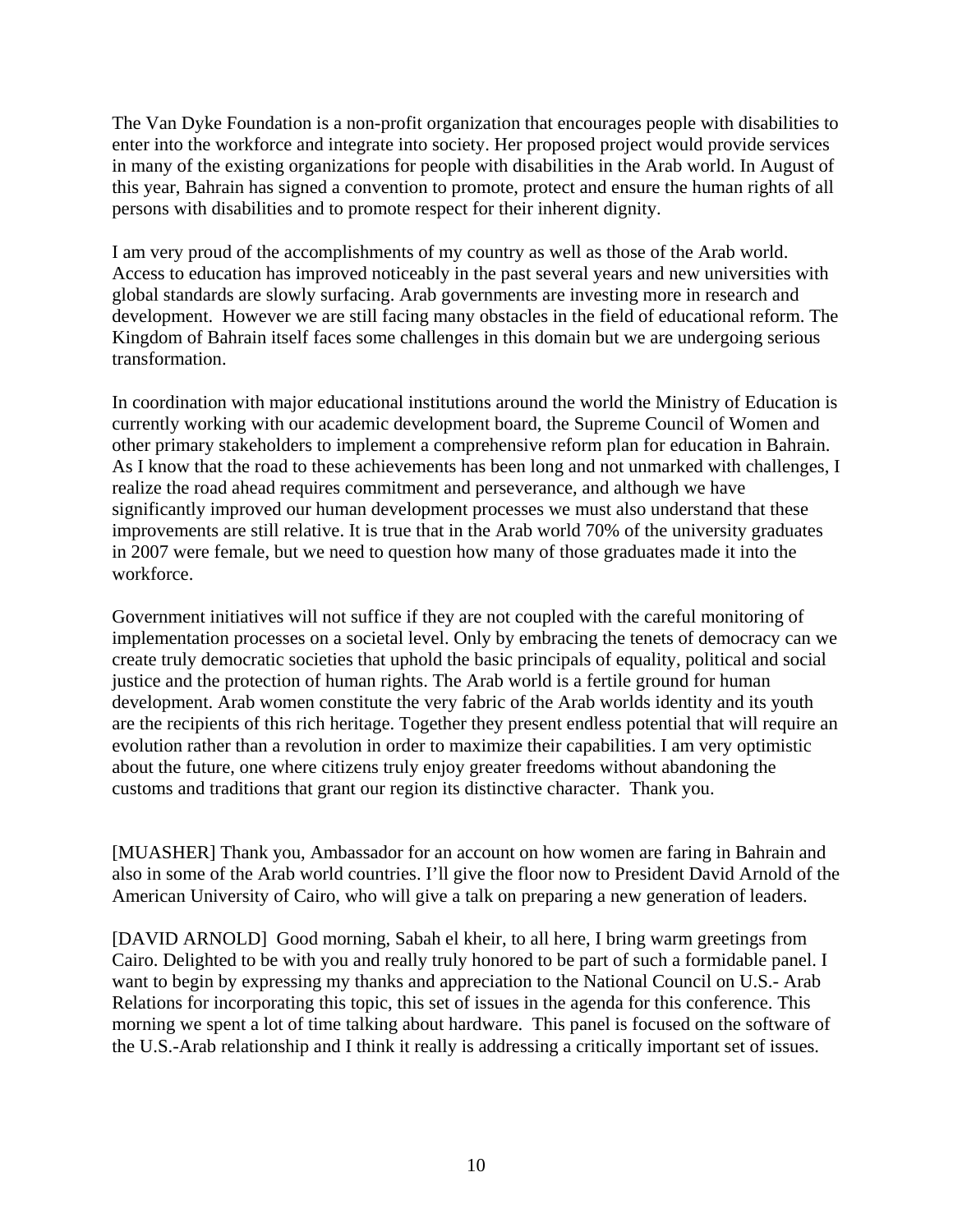As we all know the Arab world today is facing enormous development and educational challenges. Five years ago the UNDP issued one of its series of Arab Human Development reports focused on the so-called knowledge gap between the Arab world and industrialized countries. Looking at a wide array of indicators: literacy rates, scientific publications and inventions, translation of books and reference materials into Arabic, the skill competencies of secondary school and university graduates the UNDP report painted a pretty dismal picture of Arab educational systems and of its scientific research capabilities. The central link between education and development were summarized in the UNDP report by saying, " Despite a rich and time tested intellectual tradition and not withstanding the region's tremendous human capital, the potential of people in the Arab region is constrained by barriers to knowledge acquisition, dissemination, production and utilization."

Well, the good news is that today five years later this issue of the knowledge gap is getting real attention in many parts of the Middle East, from governments and international organizations, from educators and importantly also from private individuals, corporations and foundations. A few examples are worth noting. For example, in cooperation with Mohammed bin Rashid al Maktoum Foundation the UNDP will soon be following up on its 2003 Arab Human Development Report with a project that will be designed to assess progress on education issues in the Arab world and will be bringing out a new Arab knowledge report which is expected to focus on the lessons that have been learned by several Arab countries that are successfully expanding and improving their educational systems and outcomes.

The Maktoum Foundation has also launched a major scholarship program to provide graduate education opportunities for students throughout the region and is pursuing a variety of other educational initiatives. Other private foundations and donors are also doing outstanding work on educational and related development issues. Most notably Saudi Arabia's Kingdom Holdings Foundation represented here today by our distinguished speaker this morning and commentator, Misss Muna abu Sulayman, who is the Managing Director for that foundation. I have to admit in this company and Muna's presence that AUC is one of the fortunate recipients of the Kingdom Foundation's generosity and work in the education field. Their support not only for our new campus but also for the creation of the first of its kind, a Center for the Study of American Society and Culture which bears Prince Alwaleed's name. It's interesting that it took a Saudi prince to convince the American University in Cairo that we ought to have a center for American studies, but he was very persuasive. We saw the immediate merits and benefits of creating that new center as did the American University in Beirut, our sister university in Lebanon.

Alongside these philanthropic initiatives we've seen an explosion of interest in the region from established universities in the US and in other countries. Earlier this year the New York Times ran a series called global classrooms, which illustrated the burgeoning of American of education initiatives in the Arab world and pointed to many U.S. universities that are establishing branch campuses there.

These new higher education players are joining an established network of existing and well established American universities in the region, including our own university, the American University in Beirut, the Lebanese American University and the American University in Sharjah, all of which are accredited US incorporated non profit educational institutions.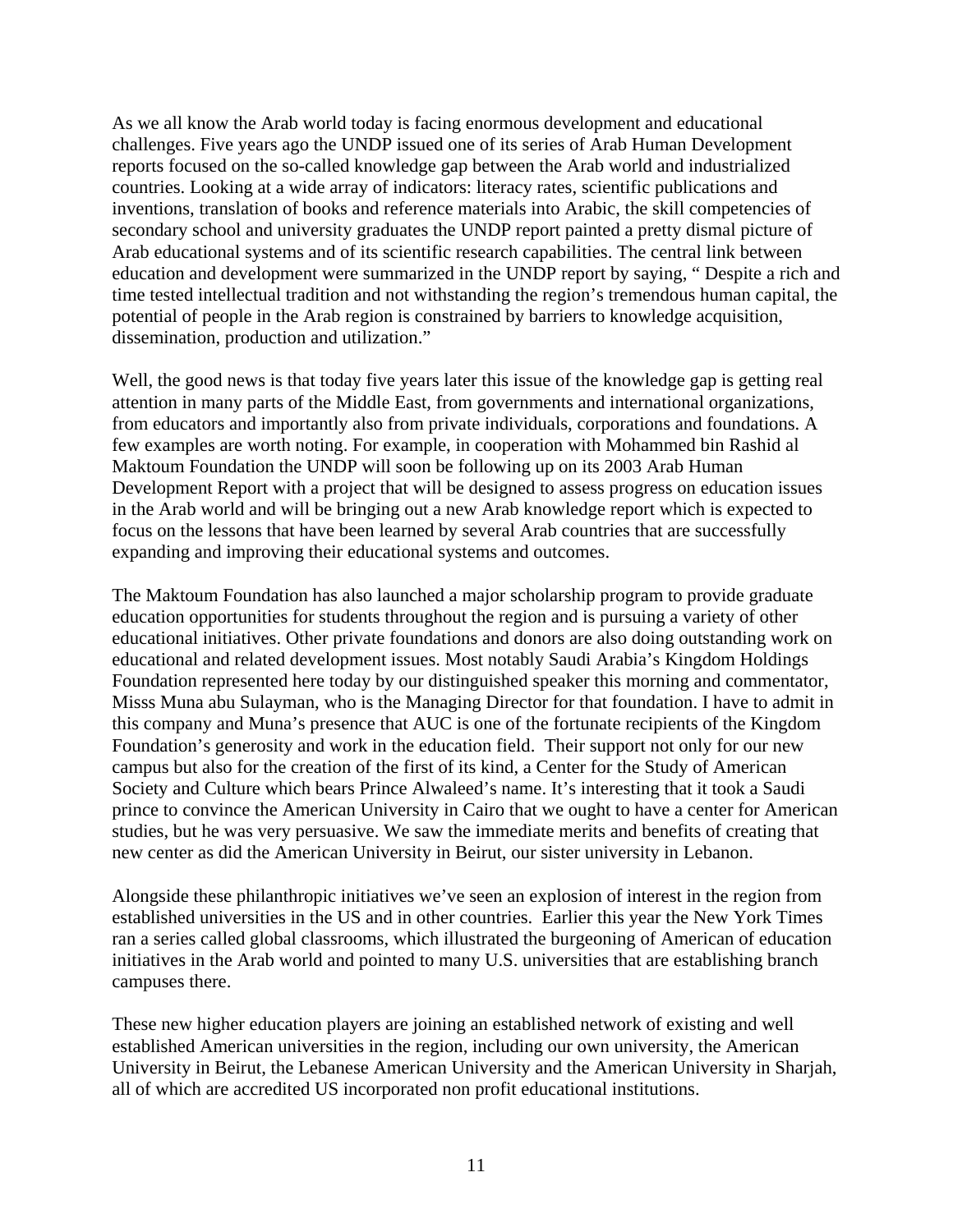All of these initiatives are being supported by enlightened leaders who really recognize that higher education holds the future, the key to the future of the region. We've seen in Qatar for example, Education City which now hosts some of America's premier institutions: Cornell Weill Medical School, the Georgetown School of Foreign Service, Northwestern McDill School of Journalism, Texas A&M, Virginia Commonwealth University, Carnegie Mellon, a number of other U.S. institutions, all part of this incredible complex that is being developed in Doha with the leadership of Sheika Mousa.

In Dubai we have branch campuses now popping up from places like Michigan State University, George Mason University and other institutions and NYU has recently announced the plans for creating a new campus in Abu Dhabi. These initiatives are not being launched independently, they are being launched in cooperation with enlightened Arab leaders that recognize that the real wealth of nations will be measured not in terms of natural resources or geographic locations, but rather in the capacity of succeeding generations to meet the economic and social challenges of the changing strategic and geopolitical environment.

So all of these efforts, those by foundations, by universities, by corporations, by individuals, by governments, all of these efforts are necessary and essential really to provide the kinds of opportunities that are necessary to meet the challenge that was alluded to by our chairman and moderator, and that is the challenge of responding to the demographic bulge of 100 million young adults who are expected to enter the labor force over the next ten years. 100 million young adults who will need the skills not only to compete in a knowledge driven global economy but also to be active, engaged and empowered citizens of the global community. This is an enormous challenge, but as you know educators are by definition optimists. If we did not believe that the world could be a better place, why on earth would we bother to teach and prepare the next generation of young leaders to help build and create a better future for us all?

So I approach this challenge and I think all of us approach this challenge with a sense of hope and a sense of optimism. My university, the American University in Cairo has been training and educating precisely these kinds of leaders for nearly ninety years now. AUC has been at the forefront in terms of educating Egyptians and students from the wider Arab world and also in educating Americans about the Arab world, and building bridges of understanding between civilizations and cultures.

We at AUC are acutely aware of the important role that education plays in preparing people for lives of not just productive and fruitful employment and good careers but also making a difference and a contribution in the lives of their communities and of their nations and of the region.

Let me share with you three key areas where I think institutions like AUC and the other universities that I've alluded to can make a lasting contribution to advancing the goals of education and development in the region.

The first, which I've alluded to, is in our ability to educate and prepare future generations of young men and women to lead their countries and engage in increasingly global economy.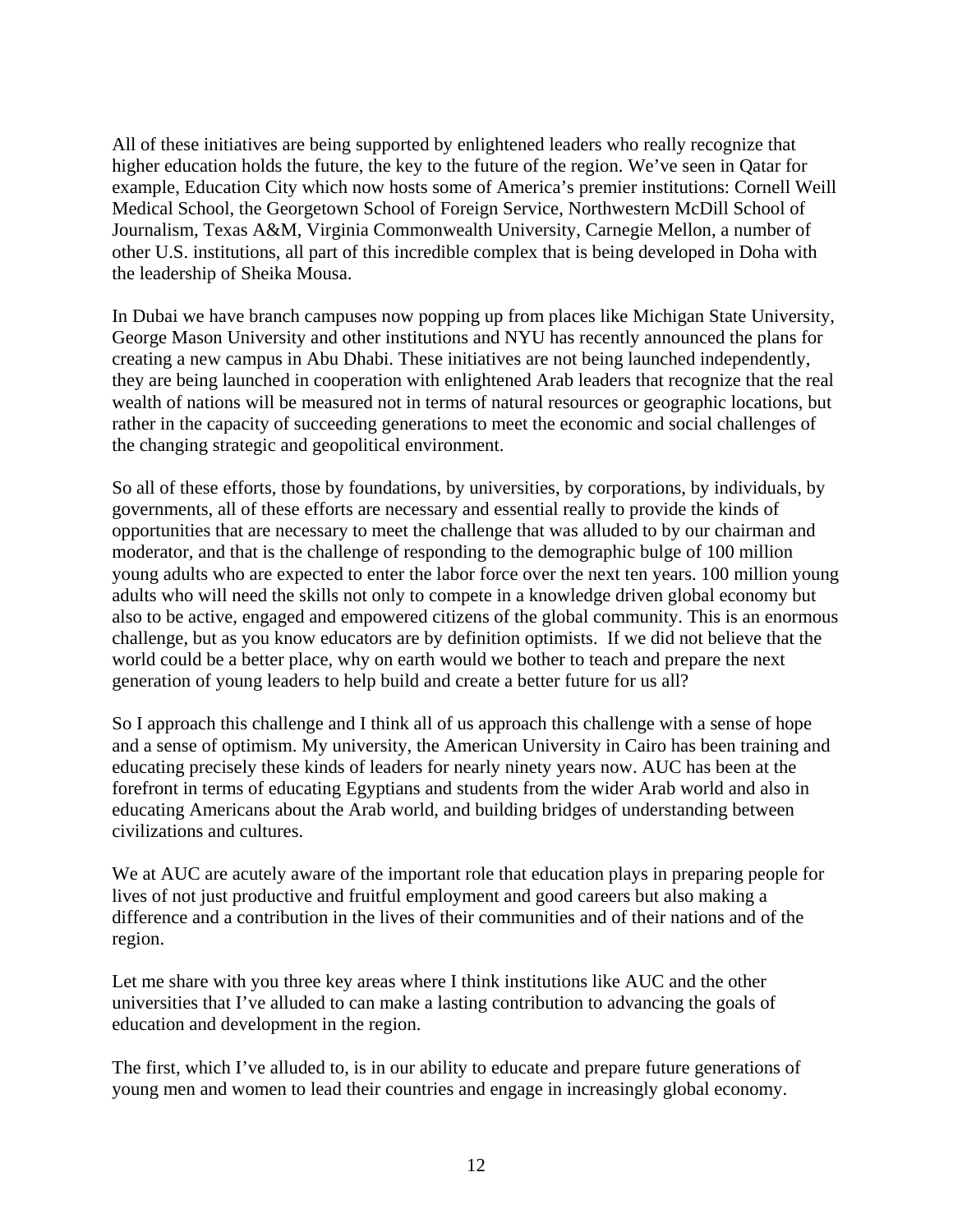Secondly is the willingness of our university to extend the resources of the university into the societies, which we call home, through our community outreach and public service initiatives.

And third is the unique ability of universities and academic institutions to serve as a two-way bridge for the free exchange of ideas and for building mutual understanding between cultures.

Let me start with the role that AUC and other similar universities are playing in educating the next generation of Arab leaders. One of the unique and distinctive qualities of the American style liberal arts education that AUC provides is that it has the benefit of producing well-rounded graduates in a variety of different fields and disciplines.

Our philosophy and our rigorous core curriculum are designed to ensure that our graduates leave with an intellectual foundation and a skill set that will enable them to advance in their respective careers but also contribute to their respective countries. This requires a solid grounding in a range of academic disciplines coupled with the kind of critical thinking and lifelong learning skills that are the hallmarks of a strong high quality liberal arts education.

I think at no time in our history has the need for independent minds, that are able to learn to question, to formulate their own conclusions, been more vitally important. And over the last nine decades AUC has demonstrated the capacity to produce outstanding leaders in a wide variety of fields and disciplines.

On our new state of the art campus in New Cairo AUC students are working alongside professors to discover new nano technology applications, they're studying biotechnology, ethics and legal principles. They're also learning the fundamentals of economics and acquiring the business skills necessary to manage and direct companies that are contributing to the economy of the region. They are being trained as journalists, as diplomats, as IT professionals, as attorneys and engineers and teachers and actors and artists. But most importantly they are all being taught these disciplines within the framework of a rigorous U.S. style liberal arts education.

We often tell our students, our education at AUC is not intended to teach you what to think but rather to train you how to think. The aim of our broad based curriculum is to ensure that our students are not just well trained but are well educated, and they're equipped with the skills to continue learning over the course of a lifetime.

Perhaps the best of testament that I can give to the benefits of this style of liberal arts education is the success of our some thirty thousand graduates who can be found throughout Egypt and the region in a variety of different fields, in addition to such prominent alumni as Her Highness Queen Rania or First Lady Suzanne Mubarak or first son Gamal Mubarak or closer to home the former Egyptian Ambassador here in Washington Nabil Fahmy. AUC has produced outstanding graduates who work in a variety of different fields and disciplines --foreign service, heading banks, corporations, conducting research, creating new media channels, directing social service organizations and NGOs, doing a variety of different things that contribute to the betterment of their societies and the region. This job of educating and training successive generations of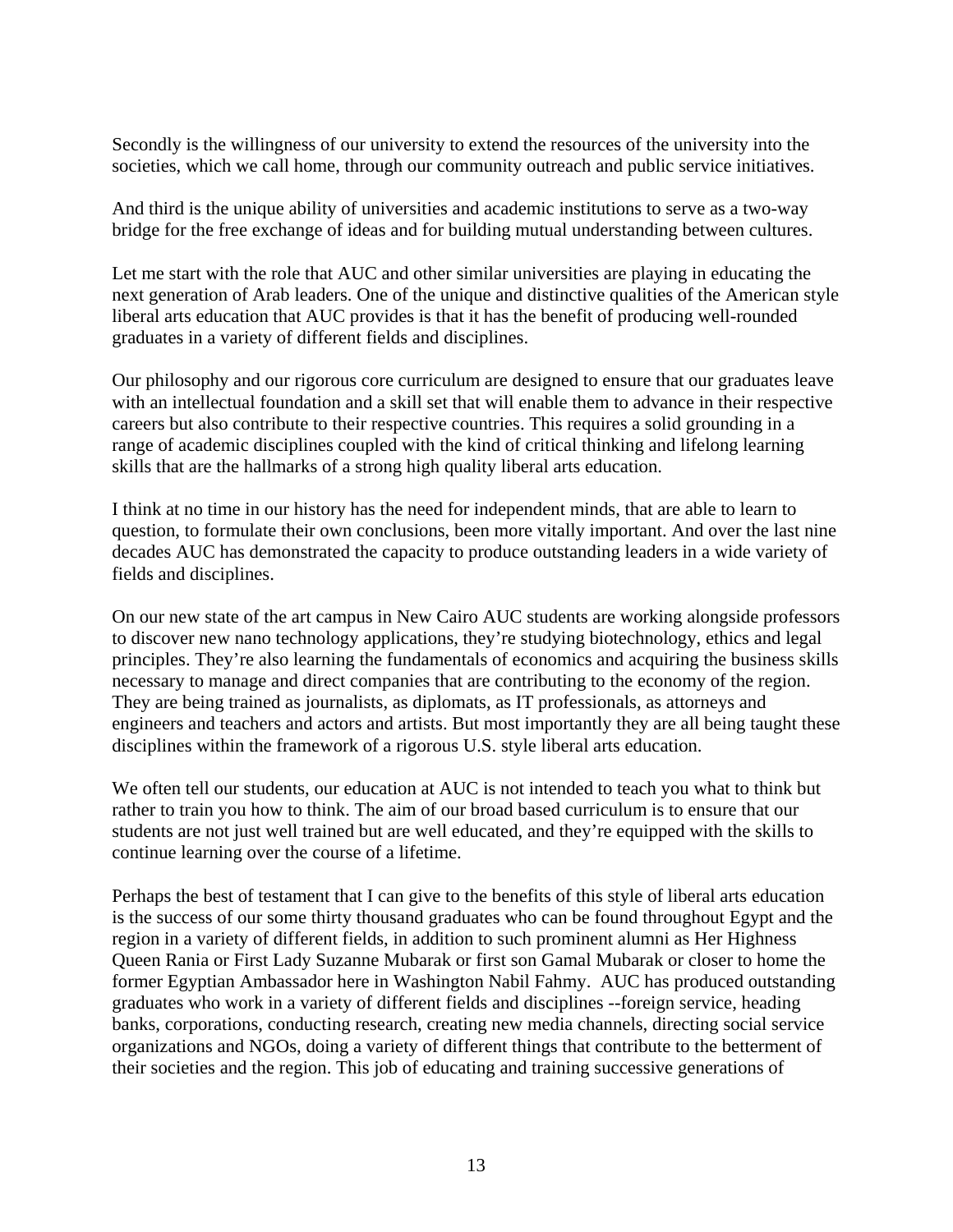leaders is our primary mission and we've been doing it quite successfully now for almost a century.

The second key area where institutions like AUC can make a positive difference is in extending the resources of the university beyond the classroom, beyond the campus to the wider communities and the society of which we are a part. We can do this through a variety of channels. We do it in part by educating our own students about the importance of active and engaged citizenship and stewardship. We do it by creating networks of our faculty and students that work with local NGOs.

At AUC we created a new center for philanthropy and civic engagement which is named for our former President the late John Gerhardt which is helping our faculty to develop innovative service learning courses that equip our students to play and effective role in addressing and tackling some of the social and economic challenges faced by their society. The Gerhardt Center is also working with new and emerging private foundations throughout the region to help build a network of Arab philanthropists who are committed to economic progress and social change, the kind of network that will support the sorts of individuals that Muna spoke about this morning in her remarks.

Another area where AUC is playing this kind of active and engaged outreach role is through the work of our social research center which is has been active for more than fifty years now conducting research on a variety of social issues and problems ranging from literacy to maternal and child health, working closely with government authorities and most recently with the Ministry of Social Solidarity to really look at poverty alleviation strategies and income support programs for the poor in Egypt. This is an example of taking the tools of modern social science research working with local NGOs and partnering with government institutions to actually bring about effective policy change and solutions on the ground, getting out of the ivory tower and into the community.

And finally, AUC while we're best known for our degree programs that serve about 6000 full time undergraduates and graduate students what we're also very proud of is our school of continuing education which has been active almost from the time the university was founded and is now training more than 40,000 adult part time learners through evening classes and extension education courses to provide skills and English language and IT and business skills, things that will actually contribute to improving their livelihoods and the prospects for themselves and their families.

Our view is that the university has an important role to play not only in serving those students who can afford the time and money to attend the university as degree seeking students but also to serve a much wider segment of Egyptian and Arab society through these continuing education programs, our research activities and our community service and art outreach program.

The third and final aspect of AUCs role is really building the educational and cultural bridges that are so vitally important between East and West. Universities have a critical role to play in fostering the international exchange of knowledge and ideas as well as cultural awareness and understanding. Recently the assistant administrator of USAID Mark Ward wrote an article in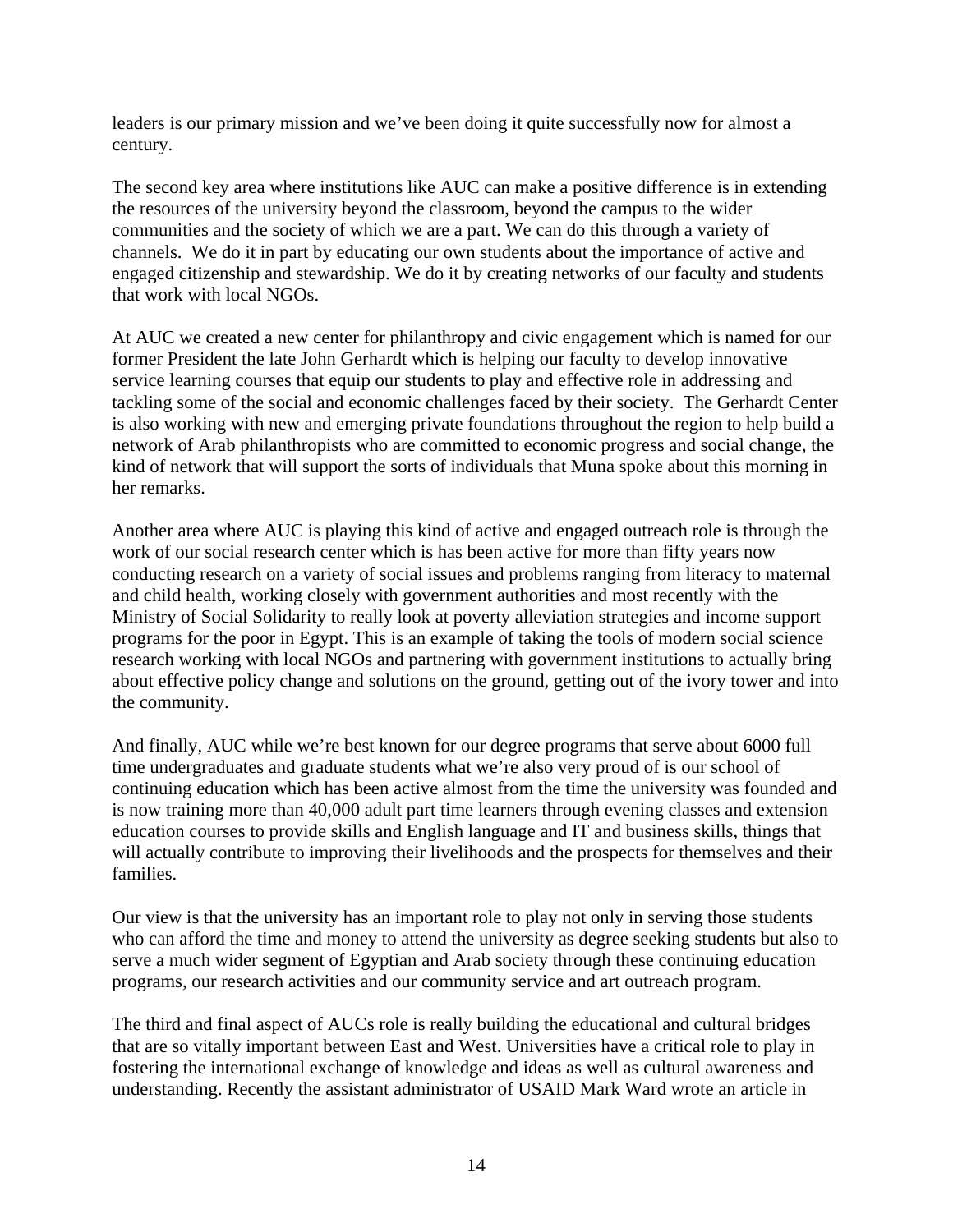which he said, "The dialogue of civilization that is practiced and preached in the universities is an important counterpoint to the war of civilizations. The modern university can reestablish and maintain the solid bonds between our civilizations by honoring the fundamental values that we share. Development can only occur among cooperating partners who are receptive to listening and sharing ideas and who recognize the value in each other."

At AUC we're proud to serve as this kind of a bridge helping our Egyptian and Arab students gain insights into U.S. and Western culture and enabling an increasing number of American students and scholars to obtain first hand experience of the rich cultural and intellectual traditions of the Arab world.

In any given academic year AUC hosts more than a thousand American students, undergraduates, graduates students, intensive Arabic students and study abroad students each of whom has come to learn more about Egyptian and Arab history, culture, politics, language and religion. Also our university press, the AUC Press, is the largest English language publishing house in the region producing more than 100 new titles every year, not just academic publications in Middle East Studies or Arabic studies, but also helping in the translation of Arabic literature into English and to other languages and disseminating them widely throughout the world. So we are also bringing Arab and Western journalists together through the Adham Center for Journalism training to undertake joint training and reporting projects.

Our host has reminded me that I am the only thing standing between you and lunch, so let me wrap up.

In closing, let me quote H.G. Wells who once observed that, "Human history has become more and more a race between education and catastrophe." We at AUC are doing our small part to ensure that education wins that race. And as I noted earlier to do so really requires the combined and cooperative efforts of all of us government leaders, business leaders, foundations, educators and individuals. There are some very promising and exciting initiatives taking place, and there is some hopeful signs that indeed education is gaining ground against catastrophe in the region. We are seeing good progress in a number of areas, but there is a long way to go and we still have miles to go before we sleep. Thank you very much.

[MUASHER] Thank you, thank you President Arnold. I'm afraid lunch will have to wait a bit longer. We still have till 12:30 and we've heard three excellent presentations covering a wide variety of developmental issues, and political issues in the Arab world.

We will hear now, to comment on all the presentations we've heard, is Miss Muna Abu Sulayman the co host of "Kalam Nawaem" and after that we will open it up to questions. We have unbelievable number of questions that have come to us. We have no way of answering all of them, but the chair reminds me that we have a networking time from 12:30 to 1:00. Any questions that were not answered and I'm sure there will be many of them, can be put forward to the presenters after the session is over. With that I'll turn the floor to Miss Muna abu Sulayman.

[MUNA ABU SULAYMAN] I wanted to add that I also had six years of experience teaching at the university level at King Saud so I actually have dealt with many of these issues first hand.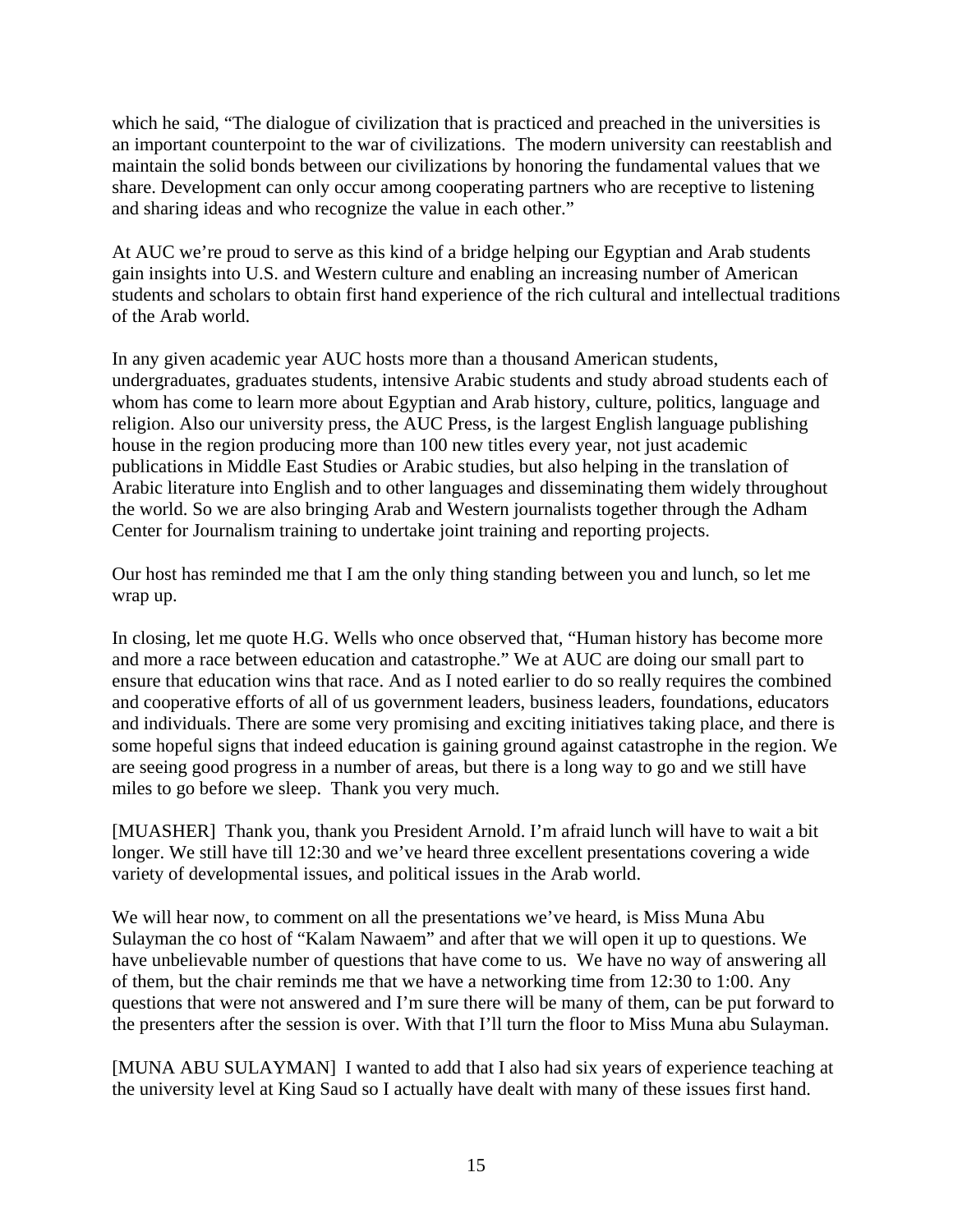Of course Prince Turki what you said was excellent, a lot of things that people feel that you just put it so eloquently, especially at a time when we need to reestablish the credibility and trust between us and the U.S.

Your Excellency Houda, human rights in Bahrain is very well noted for its human rights for women and being on the forefront of educating women and men actually, not just women, in the beginning of the century when women were not being educated anywhere else in the GCC.

Doctor David your experience at the higher education shows your commitment and your passion for what you are doing at AUC.

But I would like to comment on is that I'm not talking about the people who go to AUC, the 20,000 students or 40,000 part timers or the Baathists and Socialists of AUB what I'm talking about is the 100 million people that are in need of jobs, which his Excellency Marwan talked about. There are three points that I think are extremely important and that were not discussed and that are essential for change.

The McKenzie Report which was a launched last year discussed the most important element in educating the world, all over the world, not just the Arab world. It's the teacher. So what are we doing in the Arab world to really educate our teachers? I think Jordan has done tremendously well in having a great teacher colleges but where else in the Arab world do we have that? If we don't have great teachers we don't have great education despite all those big cities that are being built.

The second point that is also very important, and also touches again on Doctor Arnold is that whats happening is the elite, the people who know english are being educated well, the masses, the rest of the Arab world from Morocco all the way to Iraq, whose native language is Arabic are not able to be educated well. For a simple reason they don't have access to knowledge.

Unfortunately the Arab world does not produce knowledge and we rely on translation, a lot of the translated works that we have are very outdated. One of the biggest initiatives we're doing a feasibility study for the Kingdom Foundation, is the idea of translating journals, trying to take social sciences and technology journals into Arabic.

We believe this is one of the few ways that you can acutally get knowledge to the masses. With the click of the button or a visit to the library you can actually be exposed to the whole range of ideas, perspectives, research on any given topic. And we can't do it in English, we're not going to turn 250 million Arabs into English speaking and we shouldn't. Otherwise there is always going to be this disconnect with the elite are speaking about great initiatives and the masses don't have any idea of how to implement it.

 A third point that is very important is the push for social sciences and I'm not saying this because I'm and English literature major. I'm saying this because I'm looking at all the foundations in the government and the grants and the scholarships that are being given. Very few are being given to the social sciences if any. We have the Knowledge Cities that are built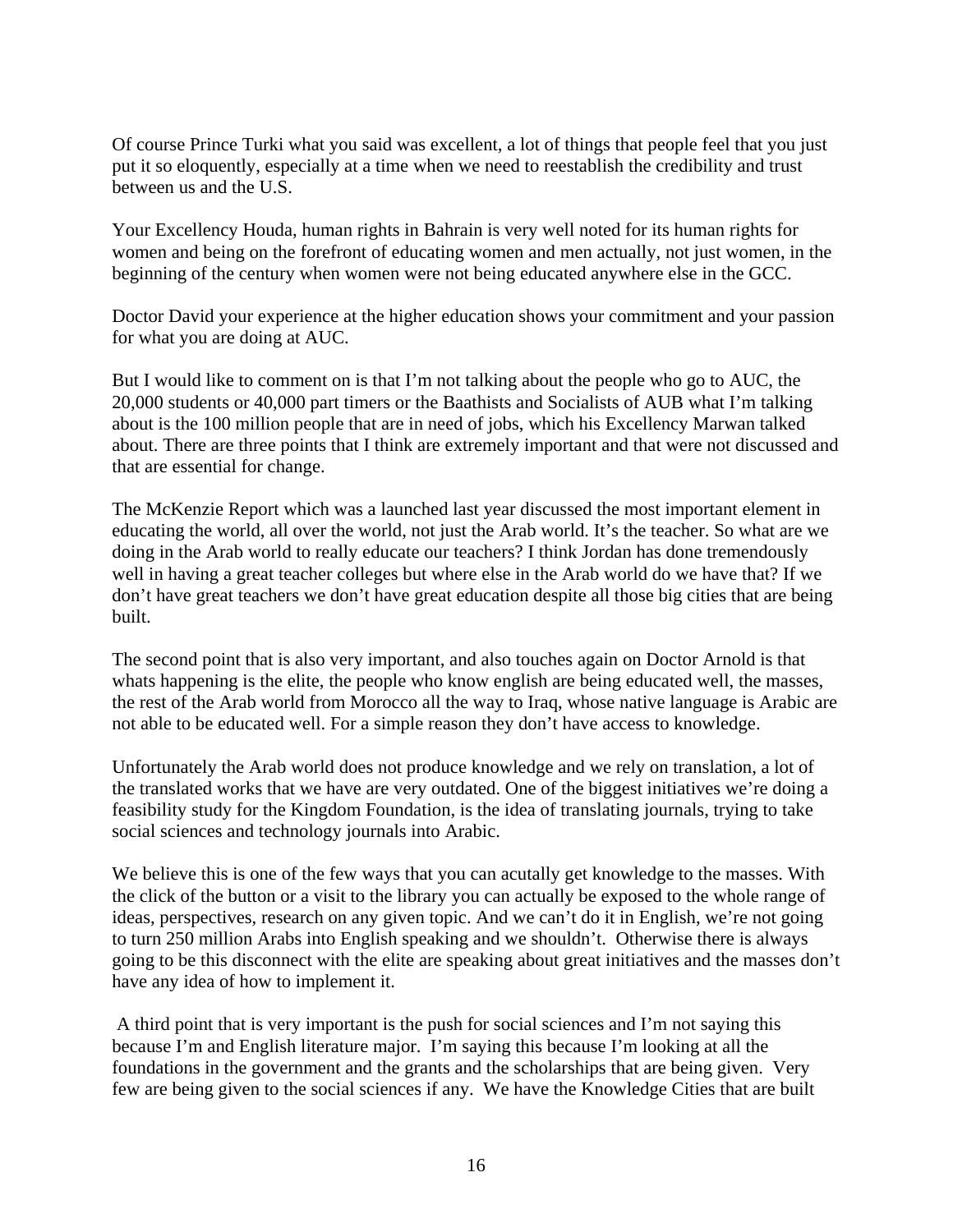for scientific advancement in Saudi Arabia and we have zero scholarships for social scientists. Nobody is going from Saudi Arabia to actually study the social sciences.

The other point is that there is no support for think tanks that come up with social infrastructure and paradigm initiatives so that we can actually move and progress in the right way, a way that fits our culture and religion and also our way of life at the same time that becomes quite modern and progressive. We need this.

Lastly there is the forgotten element. When we did our research on young students about seven and eight year olds in Saudi Arabia and we discussed [ ] which is a very well known ruler, Hakim and George Washington, more people knew George Washington. This is in Saudi Arabia. We have somehow lost this connection with our own civilization.

The people that go study abroad and come back, come back with great ideas that are very Western, and the people that remain in our world are stuck into a very outdated educational system that does not promote them to actually reach into their own culture and civilization and come up with new ideas or ways of transferring that culture back to our own children whether its through the media or education. And I am afraid that I don't see anybody who is working on that either.

The picture is not as bleek as people make it but it is not as rosy as others do. We have to have a 100 million jobs or people who are skilled for those jobs, but we also have to have 100 million well rounded people no matter what type of job they are in. And I hope that this panel and audience would help to shed some light on efforts that I may not know about that are carrying on those four points. Thank you.

[MUASHER] Thank you very much, Muna. I will try to maybe combine certain questions, ask a group of questions to each of our participants in the interest of time.

So let me start with the three questions. The first to Prince Turki and has to do with President Shimon Peres of Israel's acceptance of the Arab Peace Initiative that has been initiated by His Majesty King Abdullah. Where do we go from here? Is an international conference a possibility, what are the next steps if it comes to that?

To Ambassodor Houda you talked about the achievements of Bahraini women. What in your opinion are the major impediments to women in Parliament both in Bahrain and the Arab world, are they social, are they religious, are they legal? And maybe also if you can address some of the human rights challenges that also face the Arab world.

To President Arnold we talked about educational system that needs to have new content and teaches values of diversity and tolerance. Is that being done in the Arab world? What in your opinion do you see, are there efforts that as Muna talked about that are geared not just at providing skills to enter the labor market but other also efforts to instill in people values of tolerance and diversity and if so in which countries?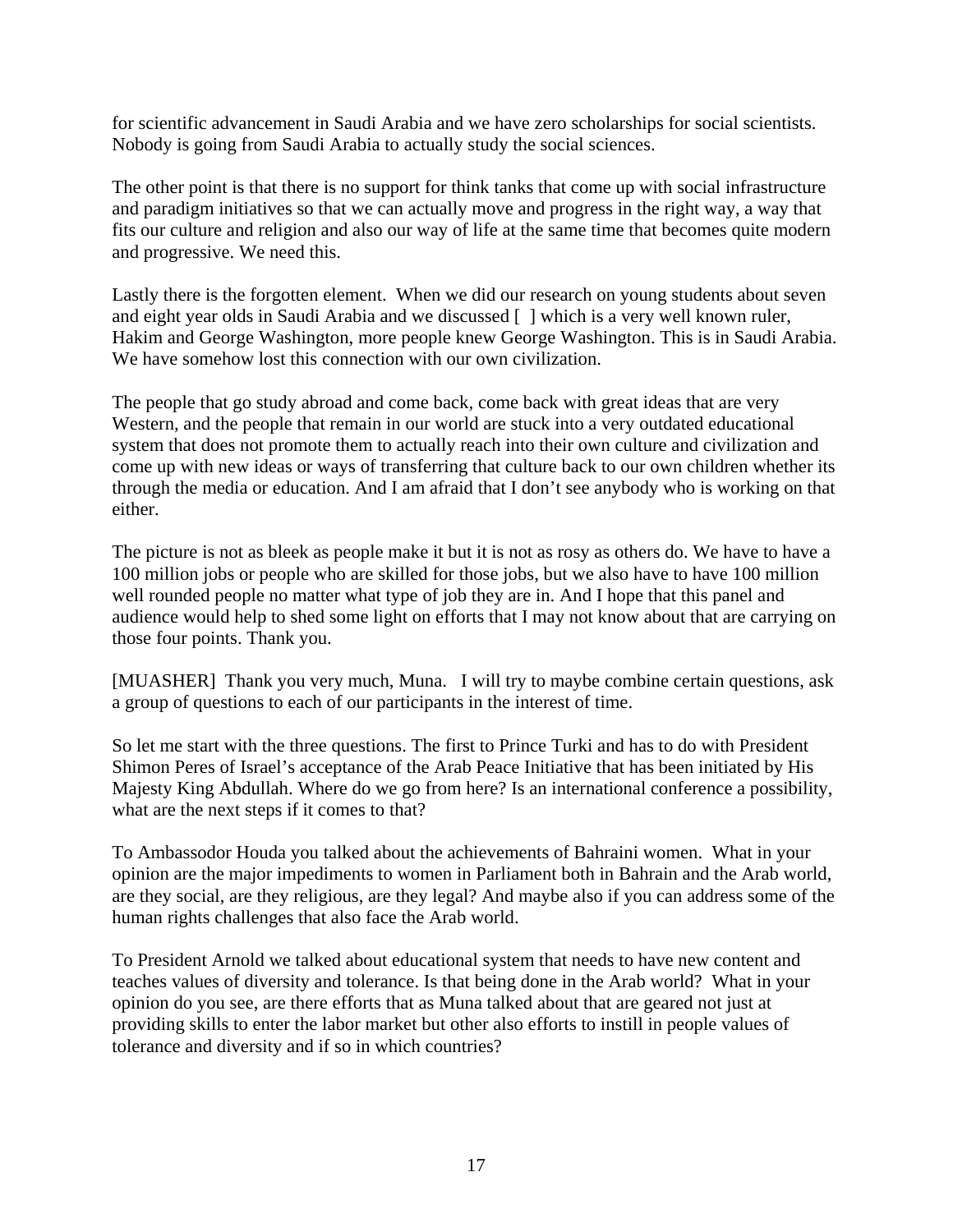[PRINCE TURKI] I have not heard that President Peres has accepted the Arab Peace Initiative. What he has said is he is willing to discuss aspects of the Arab Peace Initiative and he mentioned that its soul in the sense of its spirit is something to be discussed. In commenting on that Amr Moussa with his inimitable Egyptian sense of humor said that President Peres wants to snuff out the soul of the Arab Peace Initiative and so Israeli leaders have to come forward and say, yes, the Arab Peace Intiative is the initiative that we will discuss with the Arab world and with the Palestinians and with the Syrians and with the Lebanese.

They can't simply run around it and say some aspects of it or other aspects of it and so on. The Arab world has made the choice for peace through the Arab Peace Initiative and it's about time that Israel responded in a similar manner and presented a serious view of that initiative.

And just another remark here in my statement about Shebaa farms. There was a questioner who didn't leave his name behind him, but I can guess who it might be, he mentioned what about the Golan Heights? Well of course the Golan Heights is part and parcel of any effort to get peace in the Arab world and I don't think anybody has to question or to doubt where Saudi Arabia stands on that, because Saudi Arabia has made that part of the Arab peace Initiative and has stood by Syria for that purpose.

[NONOO] Arab women have come a long way. I learned this in Bahrain that girls are educated throughout the system. The only issue that I see is that once they finish high school it is basicallly some of them don't have funds to go for further education.

In Bahrain now there are various scholarships that are made available and it's giving a chance to women that have not had that chance to go out of Bahrain and study abroad. One of the major scholarships is the Crown Prince Scholarship Program which actually takes students from the public system as well as the private system and has given great opportunities to these young adults to improve their skills and get the improved education that they actually require. Thank you.

[ARNOLD] Let me just say that I think if you look at the record of what governments in the region have accomplished in a relatively short period of time in terms of education reform efforts, at a policy level, I think the results have been quite impressive. You've seen in diverse countries -- Jordan, Egypt, the Emirates, Qatar, Saudi Arabia -- efforts to pursue reforms at the level of curriculum, of school reform, upgrading teacher skills, most of this has been focused on precisely the challenges that we've identified. That is to say the lack of quality in the education system and the lack of relevance of what students learn to the job market and to the demands of a global work force. I think probably less attention has been devoted so far to the soft side of the values that we've been talking about and that may in some ways represent the next horizon.

I would also acknowledge and agree with Muna and her oberservation that the real big challenge now is how do you get the trained core of teachers and administrators that can actually deliver and administer in this reformed environment. It is one thing to put the policies in place but unless you have the people to make it happen the reforms are not going to reach the desired results. So I think that really is the next big hurdle that is facing virtually every country in the region.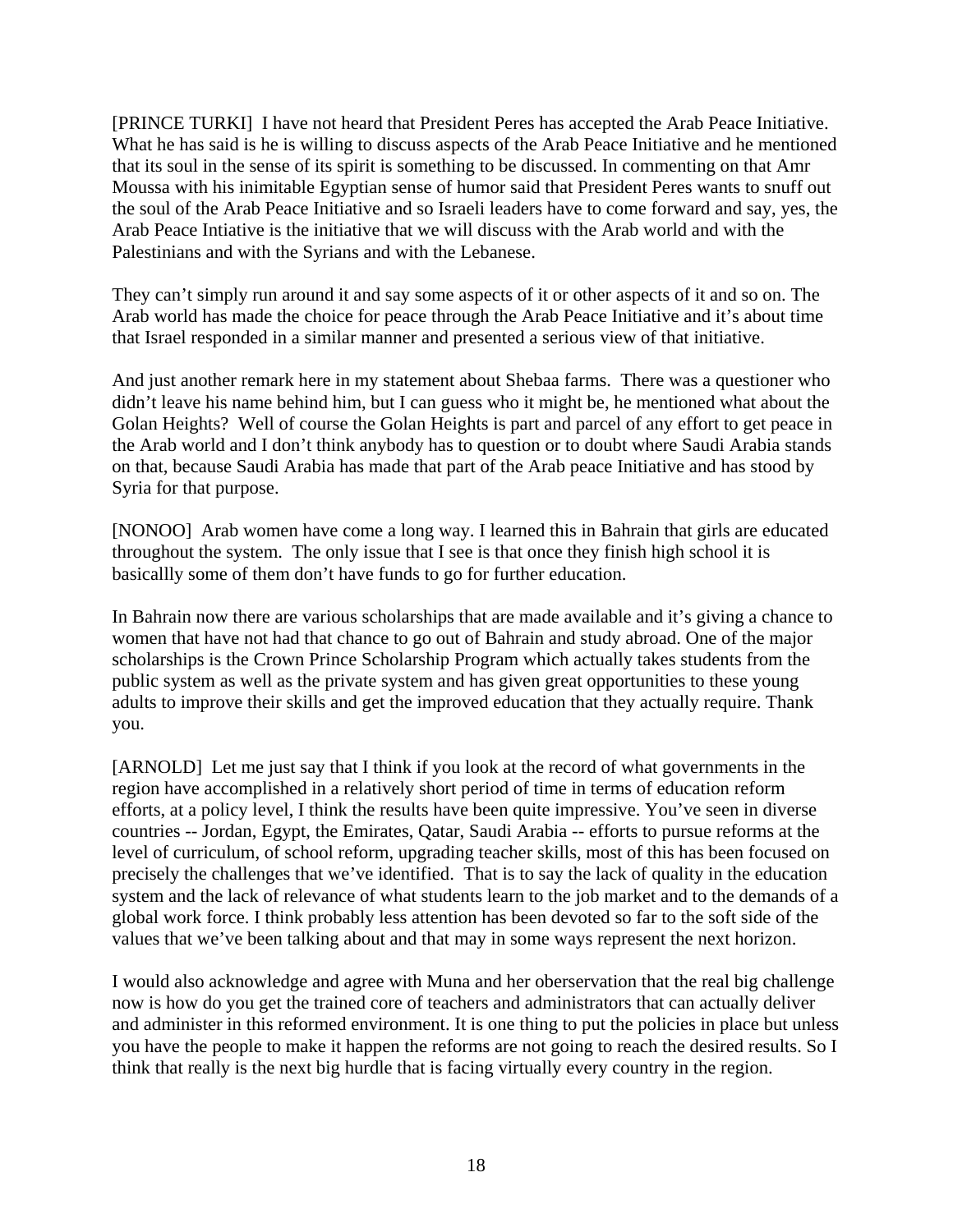[MUASHER] Thank you. The next set of questions have to do with what I call diversity, religious or gender, a question on the Shiites and the Sunnis in Bahrain and whether they have equal rights or not. Question about Wahhabism in Saudi Arabia and its relationship to Islam and to practices of Al Qaeda. A question you might like this, let me read it. This is a question directed at His Royal Highness. Your Highness you are now sitting alongside a female Bahraini Ambassador to the U.S., when do you think we will see a Saudi female Ambassador to the U.S. or anywhere?

[PRINCE TURKI] Answering the last question first. I'd like to see one yesterday, not tomorrow.

But I think it's a question of society and perhaps even sometimes the lack of courage of bureaucracies. Women have made great strides in the Kingdom. When my mother married my father, at that time women did not sit at the same table as their husbands in having lunch or dinner. They did not enter the room of their husbands without first knocking on the door and announcing themselves, and definitely would they not be able to leave the house without turning first to their husband or father or brother and asking may I leave the house.

Now some of those practices of course have lingered on in some places in the Kingdom, and in other parts of the Arab and Muslim world. But in most cases I think the issue of education and particularly education has opened the way for women to reach ambitions they have not even dreamt for, of not only during my mothers, time but during my wife's time.

And a few days ago King Abdullah inaugurated the new university for women in Riyadh which is going to be the largest women's university in the world. In the present makeup of that university there are 40,000 Saudi women studying at that university. The campus that is being built is to hold double that number and will offer education in all fields without any restrictions or inhibitions. And it is only through these efforts that I think women can reach the ultimate goals of whatever they set for themselves. And just a brief as my very good friend and much missed Ambassador to the U.S. [Safiyah?] used to say in addressing these issues, I will telegraph to you a few aspects of the role of women in Saudi Arabia.

There are more women graduating from university in the Kingdom today than ever before, and than men. They excel much more than the men do. Women have been elected to the boards of the journalist association, chambers of commerce and other non governmental organizations.

The educational aspects of the university that I told you about is that it is run by women. The president of that university is a women and most of her staff are women. So these are just a few points I wanted to mention to you. We have not reached nirvana by any sense of the word, nor will we perhaps in the near future, but the road ahead is much better than it was before.

And I think pretty soon women will occupy not only Ambassadorial positions in Saudi Arabia, but even ministerial positions and perhaps even higher positions than that. And those who want to quote me on that please go ahead and do, but it is an important issue and I think the recognition that King Abdullah gives to this issue is indicated by the way that he has brought women into the public arena by attending women's affairs like the inauguration of the women's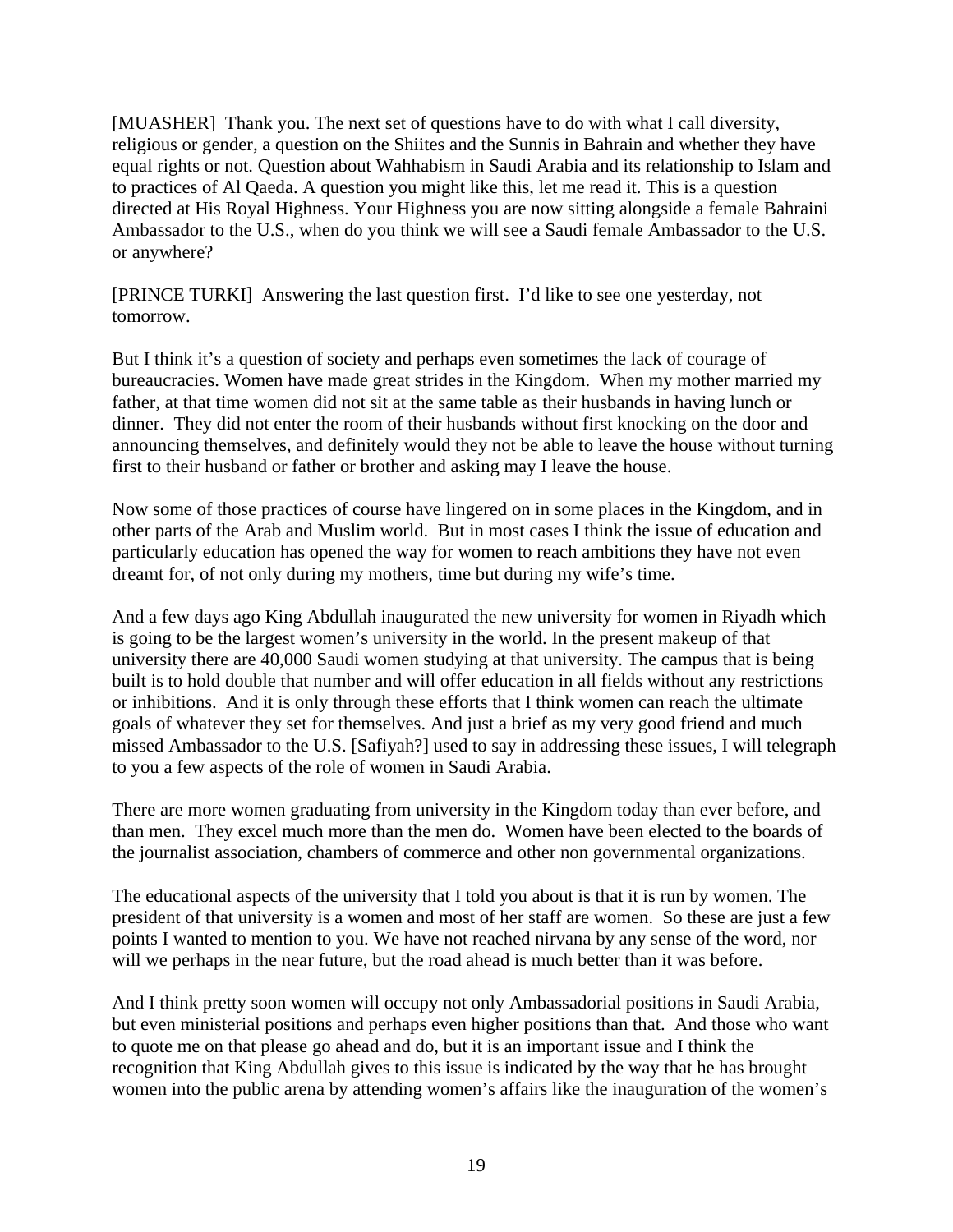university. By incorporating in the graduating ceremonies at other universities the graduating classes of men and women coming out together, by appearing on television with the representatives of women's organizations or socieites or other women's groups in public and showing how he deals with them and talks with them.

So all of that will hopefully lead to one day Ms. Nonoo will be sitting next to a Saudi Ambassador who is also a women at future conferences.

Wahhabism, just briefly, there is a very good book by a very difficult name for me [DeLong-Bas]. I think some of you know the book I am talking about. I advise anybody who wants to know about Wahhabism to read that book. It's a very good analytical piece on Wahhabism. As you know in Saudi Arabia when somebody says Wahhabism, we say what are you talking about. We don't consider we're Wahhabis because for us to accept that would be like accepting that we have invented a new [mithab?] or a new school of thought in Sunni Islam, which we don't. As Wahhabis between quotation marks we follow the Ahmad bin Hanbal school of thought in Islam and one of my favorite remarks that I make to Americans in particular is that I have the best of both worlds, I have a Wahhabi upbringing and Jesuit training at Georgetown University.

[NONOO] We are all citizens of Bahrain regardless of our religion or sects. Bahrain believes in equal opportunities for everybody. It does not differentiate between whether I am Shiite or Sunni, Jewish, Christian or Hindu. There are Sunni and Shiite in every walk in life in Bahrain from ministers to undersecrtataries to ambassadors to bank managers. You see them everywhere. They own businesses. They are around, so I think we.. what I am trying to say is that we treat all our people the same. We don't have any differences in any way regarding their religion or sect.

[MUASHER] A question that is not directed at anyone but I guess all of our speakers might want to comment on it. Despite all the talk of a clash of civilizations, what are the cultural and civilization ties that might help the Arab world and the United States to see the place where they share similar hopes, dreams and goals.

[PRINCE TURKI] I will start by recommending to you Marwan Muasher's book, it's an excellent exposition of that topic I think, and it should be taught in all of the schools in the universities.

But more than that I think people have to stop thinking in terms of civilizations and begin to talk in terms of civilization. Because we all come from the same roots. And I've described this as a tree that has its roots deep into human history and with its stem coming up and branches shooting off of it, representing different cultures, and as each branch dies off another replaces it on top with new ideas and new values and new ways of looking at the world and so on.

It's a continuous process and if you think in terms of Islam and the rest of the world without people like [ ] who was sometimes looked upon as a bit too far out of the accepted Islamic heritage and things like that and scholars like that there would not have been a Thomas Aquinas, or Bacon or a Gallileo or any of the other European scholars and thinkers.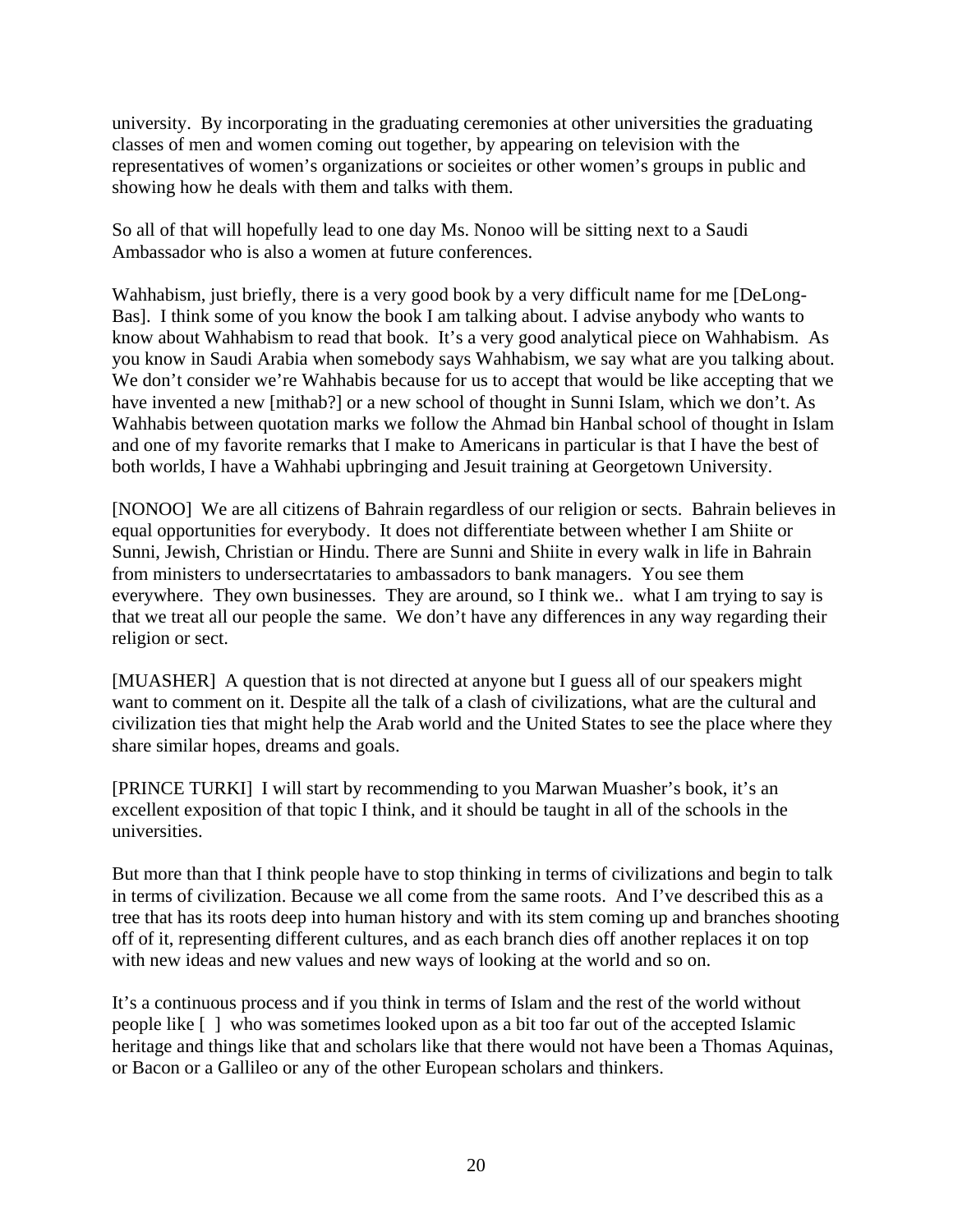So it's about time that I think that we should stop thinking in terms of mulitple civilizations and start considering that there is only one civilization for all of us.

[ARNOLD] I think just to underscore the point that His Higness has made, I think things like the Bibliotheca Alexandrina, which really illustrate and highlight this confluence, not a clash, but a confluence of civilizations really need to be more widely known, more widely celebrated I think by all of us and there is a common universal language and its not confined to science and technology where we most frequently find a common basis for exchange, but in areas including the social sciences, including the arts, including the humanities. Anyone that is educated in only one aspect of a society or culture that looks at a problem only in one context is really missing an enormous part of the picture, and I think good scholars understand that. There is increasingly a desire for comparative work for international perspectives that reach across these so called cultural divides, and I think universities and institutions like the Bibliotheca have important roles to play in helping to facilitate that kind of a bridge. But it's not, its not hard work because there is I think just by the nature of scholarship and the desire and quest for learning and for knowledge a desire to reach across national and regional and cultural boundaries.

[MUASHER] Thank you, I think its 12:30 Dr. Anthony tells me he has one last question which he got that he would like to comment on, so I will give him the last word. Dr. Anthony.

[ANTHONY] This one is as much a comment as it is a question, but it relates to the answer that Prince Turki and Mr. Arnold gave to the last question about the clash of civilizations and what are the ties with the implications being positive. On the commentary side to bring forth the knowledge from 711 AD to 1492, nearly eight centuries, the language of science and technology was Arabic, the language of medicine and pharmacology was Arabic, the language of astronomy and also maritime navigational skills and prowess was Arabic, and we know that Vasco de Gama when he got around the Cape of Good Hope treading under familiar waters so to speak would not have traversed the Indian Ocean unless someone brought to him Ahmed bin Majid, who was the famous medieval Arab navigator from Oman. So those positive aspects there.

In terms of people like Toynbee saying that he owes his greatest intellectual gift to Ibn Khaldun and many others in sociology and political science says something comparable to that, and more recently through the Zogby polls, through the Gallup Polls that have taken many Arab countries used in considerations when he was Foreign Minister of Jordan, Marwan Muasher will recall this that there would constantly be that Arabs have and Muslims have a very positive impression of American education, American technology, research, science and development and also the fact that together in the geopolitical areas the mutually beneficial consequences of our cooperation through the Cold War. Then undeniably as well in terms of the energy component of economic cooperation that drives the world, the material growth and well being in standards of living, and increasingly staring us right in the face, the challenges to our international financial cooperation there being in a global boat, so to speak, and a rising tide lifts all boats and a sinking boat takes everyone down.

So there's a degree of ongoing "usness" that few Americans are really aware of, let alone recognize and appreciate that can more fully flesh out that particular question. Because the, and this is the comment that was provided there more than a question I believe, if I can read it. The